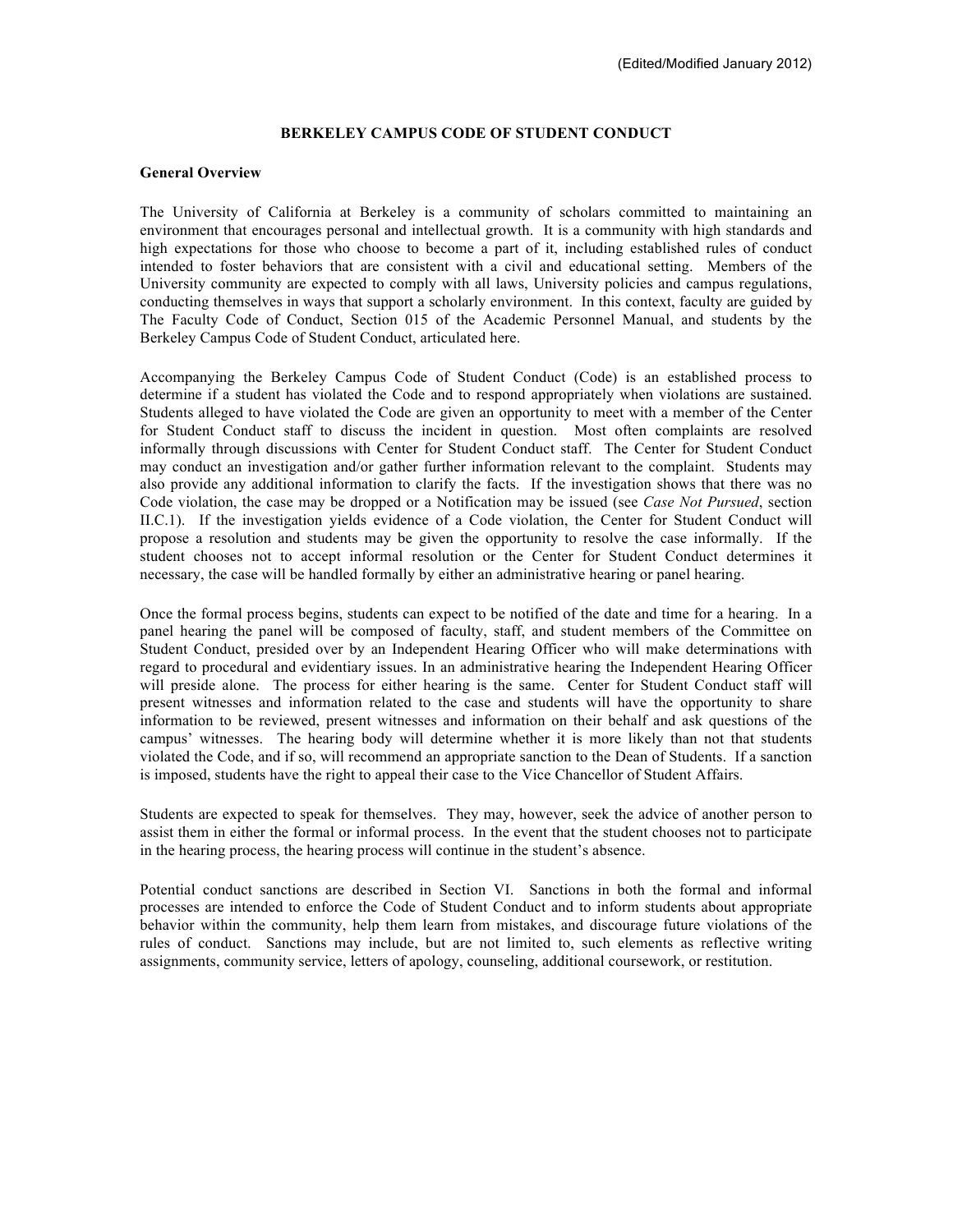| <b>I.</b> |                |  |
|-----------|----------------|--|
|           | А.             |  |
|           | В.             |  |
|           | $\mathbf{C}$ . |  |
|           | D.             |  |
|           | E.             |  |
|           | F.             |  |
| П.        |                |  |
|           | A.             |  |
|           |                |  |
|           |                |  |
|           |                |  |
|           |                |  |
|           | В.             |  |
|           |                |  |
|           |                |  |
|           |                |  |
|           | С.             |  |
|           |                |  |
|           |                |  |
|           | D.             |  |
|           |                |  |
|           |                |  |
|           | E.             |  |
|           |                |  |
|           |                |  |
|           |                |  |
|           |                |  |
| III.      |                |  |
|           | А.             |  |
|           | B.             |  |
|           | C.             |  |
|           | D.             |  |
|           | E.             |  |
|           |                |  |
|           |                |  |
|           |                |  |
|           | F.             |  |
| IV.       |                |  |
|           | А.             |  |
|           | В.             |  |
|           | $\mathbf{C}$ . |  |
| V.        |                |  |
|           |                |  |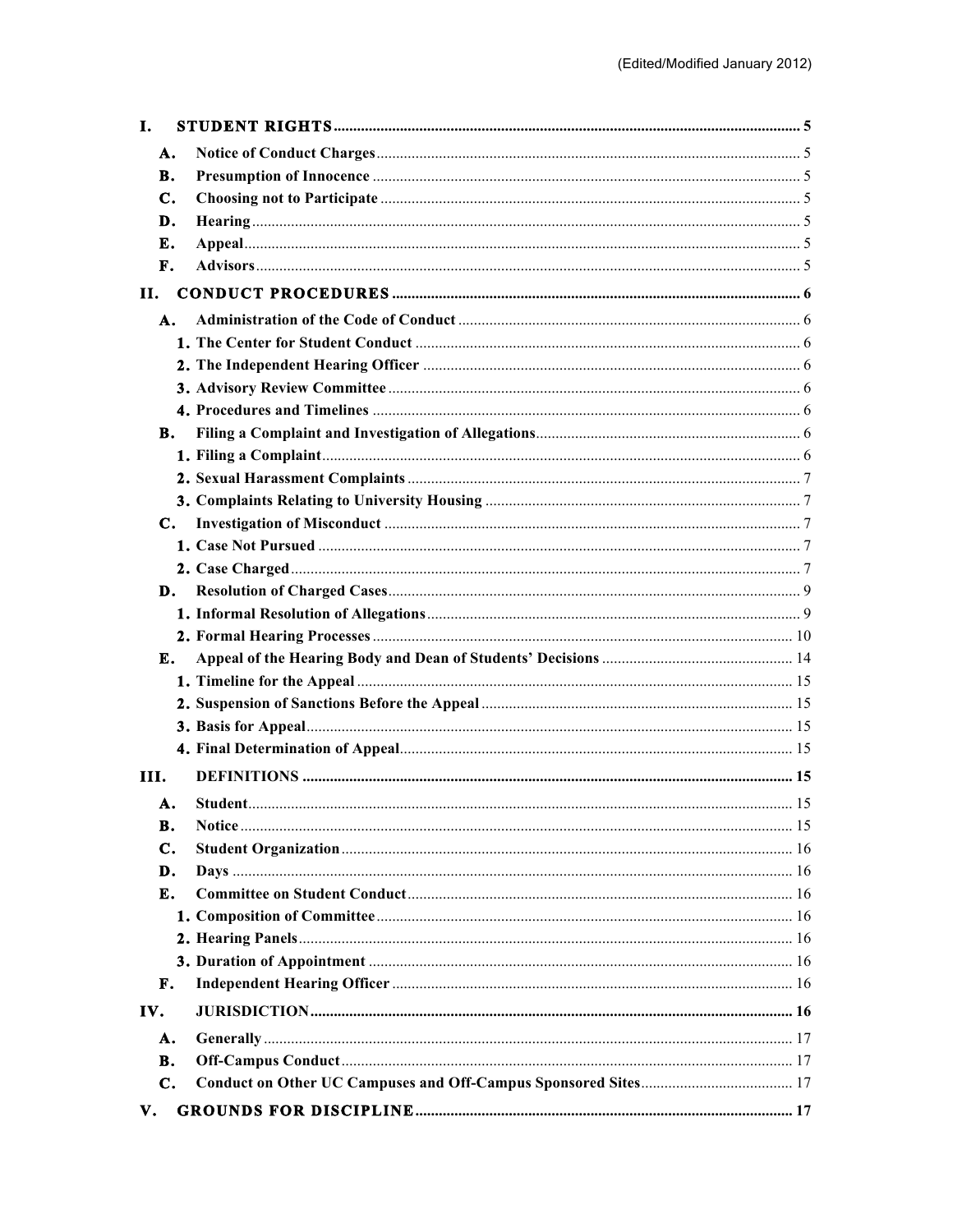| 102.01    |                                                                                     |  |
|-----------|-------------------------------------------------------------------------------------|--|
| 102.02    |                                                                                     |  |
| 102.03    |                                                                                     |  |
| 102.04    |                                                                                     |  |
| 102.05    |                                                                                     |  |
| 102.06    |                                                                                     |  |
| 102.07    |                                                                                     |  |
| 102.08    |                                                                                     |  |
| 102.09    |                                                                                     |  |
| 102.10    |                                                                                     |  |
| 102.11    |                                                                                     |  |
| 102.12    |                                                                                     |  |
| 102.13    |                                                                                     |  |
| 102.14    |                                                                                     |  |
| 102.15    |                                                                                     |  |
| 102.16    |                                                                                     |  |
| 102.17    |                                                                                     |  |
| 102.18    |                                                                                     |  |
| 102.19    |                                                                                     |  |
| 102.20    |                                                                                     |  |
| 102.21    |                                                                                     |  |
| 102.22    |                                                                                     |  |
| 102.23    |                                                                                     |  |
| 102.24    |                                                                                     |  |
| 102.25    |                                                                                     |  |
| 102.26    |                                                                                     |  |
| VI.       |                                                                                     |  |
| 105.01    |                                                                                     |  |
| 105.01(a) |                                                                                     |  |
|           |                                                                                     |  |
|           |                                                                                     |  |
| 105.03    |                                                                                     |  |
| 105.04    |                                                                                     |  |
| 105.05    |                                                                                     |  |
| 105.06    |                                                                                     |  |
| 105.07    | <b>Exclusion from Areas of the Campus or from Official University Functions  21</b> |  |
| 105.08    |                                                                                     |  |
| 105.09    |                                                                                     |  |
| 105.10    |                                                                                     |  |
|           |                                                                                     |  |
| 105.11    |                                                                                     |  |
| 105.11(a) |                                                                                     |  |
| 105.11(b) |                                                                                     |  |
| 105.11(c) |                                                                                     |  |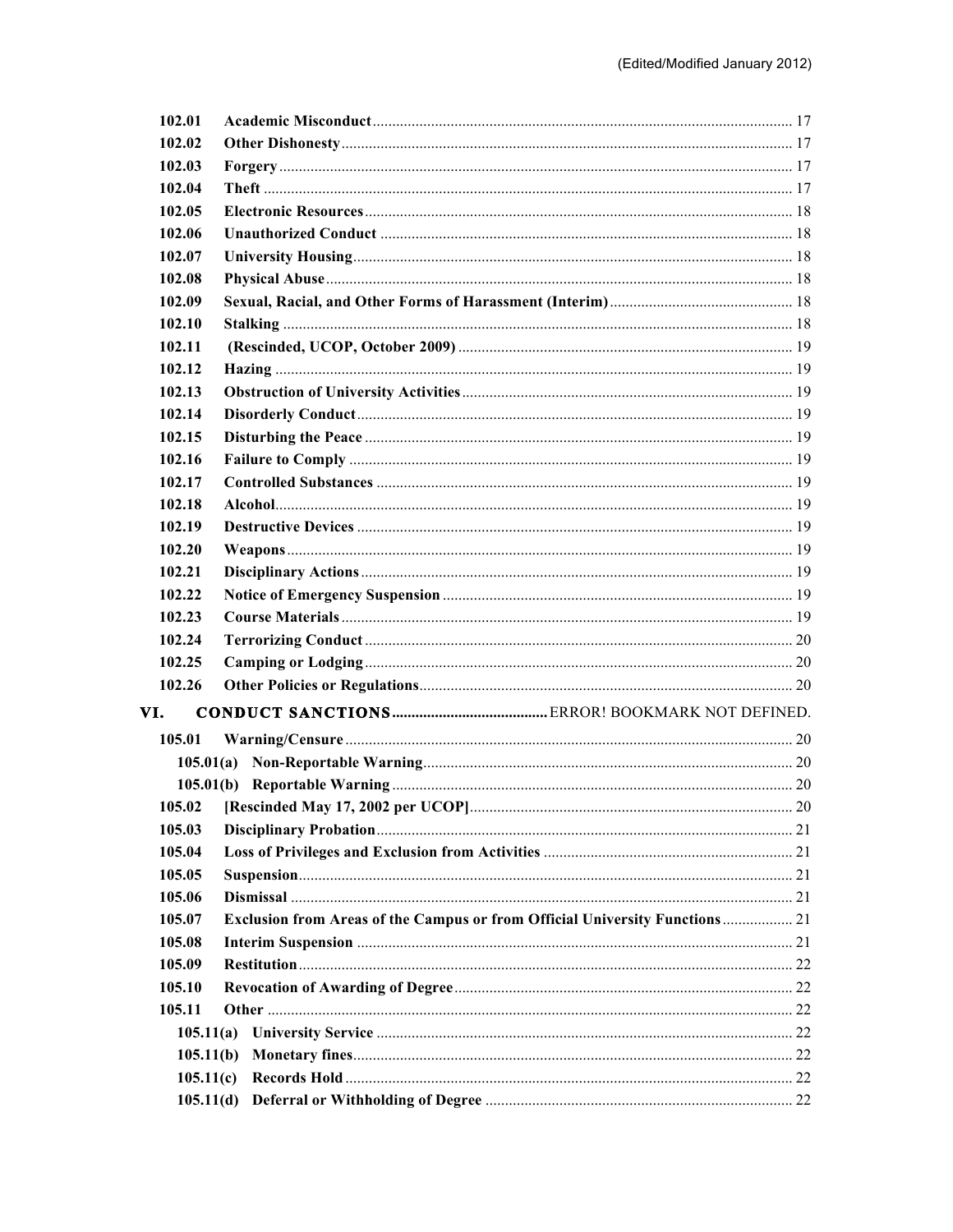|      | 105.11(e)                                                             |  |
|------|-----------------------------------------------------------------------|--|
|      | 105.11(f)                                                             |  |
|      | 105.11(g)                                                             |  |
|      |                                                                       |  |
| VII. |                                                                       |  |
| А.   |                                                                       |  |
|      |                                                                       |  |
|      |                                                                       |  |
|      |                                                                       |  |
|      |                                                                       |  |
| В.   |                                                                       |  |
|      |                                                                       |  |
|      |                                                                       |  |
| C.   |                                                                       |  |
| D.   |                                                                       |  |
|      | APPENDIX I: EMERGENCY SUSPENSION  ERROR! BOOKMARK NOT DEFINED.        |  |
|      | <b>APPENDIX II: ACADEMIC MISCONDUCT  ERROR! BOOKMARK NOT DEFINED.</b> |  |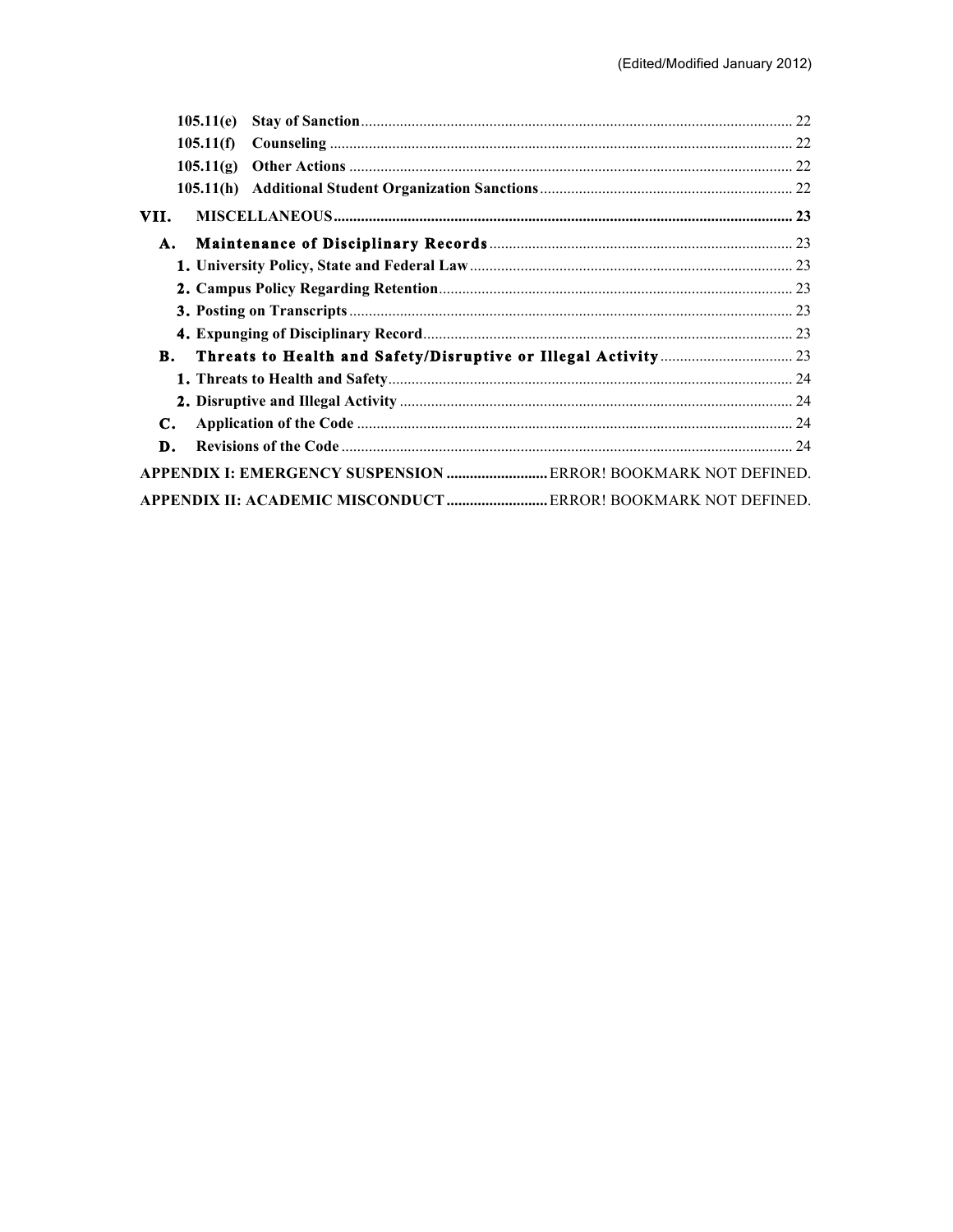# **I. STUDENT RIGHTS**

Students charged with violations of the Berkeley Campus Code of Student Conduct (Code) are advised of their due process rights when they meet with Center for Student Conduct staff, and throughout the process, they are entitled to the following procedural protections:

## **A. Notice of Conduct Charges**

If the Center for Student Conduct determines that a student will be charged with violations of the Code, a notice is emailed to the student within seven (7) days after a complaint is filed or initiated by Student Conduct (unless the seven day period is extended by the Independent Hearing Officer (see *Procedures and Timelines*, Section II.A.4). The Alleged Violation Letter identifies those sections of the Code the student is charged with violating and includes a detailed description of the facts supporting the charge(s) (see *Notice of Charges,* section 2.C.2.a).

The University may bring charges against a former student, for offenses committed while a student, within six months after termination of student or student organization status. This limitation does not apply to cases that involve academic dishonesty or fraud affecting the acquisition of a degree, over which the University maintains indefinite jurisdiction.

## **B. Presumption of Innocence**

It is presumed that a student charged with a violation of the Code is not responsible for such violations unless the student admits responsibility or it is determined otherwise following a hearing (see *Standard of Proof,* section II.D.2.d.5).

## **C. Choosing Not to Participate**

The conduct process works best when students and staff collaboratively come to an informal resolution of cases. Students may choose not to participate in the resolution of their charges. In this situation the Center for Student Conduct will proceed to resolve the charge without the participation of the student (see *Response to Charges*, section II.C.2.b.2). When a hearing is held without the student's participation, the decisions of the Independent Hearing Officer, the hearing body and the Dean of Students or his/her designee will have the same force and effect as if the student had participated. Students may also choose to remain silent during any portion of the conduct process and no inference will be drawn from the decision of the student to remain silent.

## **D. Hearing**

Students charged with violations of the Code are encouraged to fully explore informal resolution of their case. They may, however, elect to have formal resolution of the case through an administrative or panel hearing (see *The Hearing,* section II.D.2.d).

# **E. Appeal**

Students have a right to appeal the decisions of the hearing body and the Dean of Students or his/her designee. See *Appeal of the Hearing Body and Dean of Students' Decisions* (section II.E) for a description of the appeals process.

## **F. Advisors**

Students may be accompanied by one advisor at any stage of the process, at the student's own expense. An advisor's role in the student conduct process is to provide students with assistance in preparing for and conducting meetings and hearings. In meetings prior to the commencement of a formal hearing process, students are encouraged to fully participate but may be assisted by an advisor who, with the written permission of the student, may interact directly with Center for Student Conduct staff and may meet on behalf of the student to seek an informal resolution. In a formal hearing, the student may consult with the advisor throughout the proceedings. A charged student may request that the advisor be allowed to make arguments and/or question witnesses on the student's behalf during the hearing,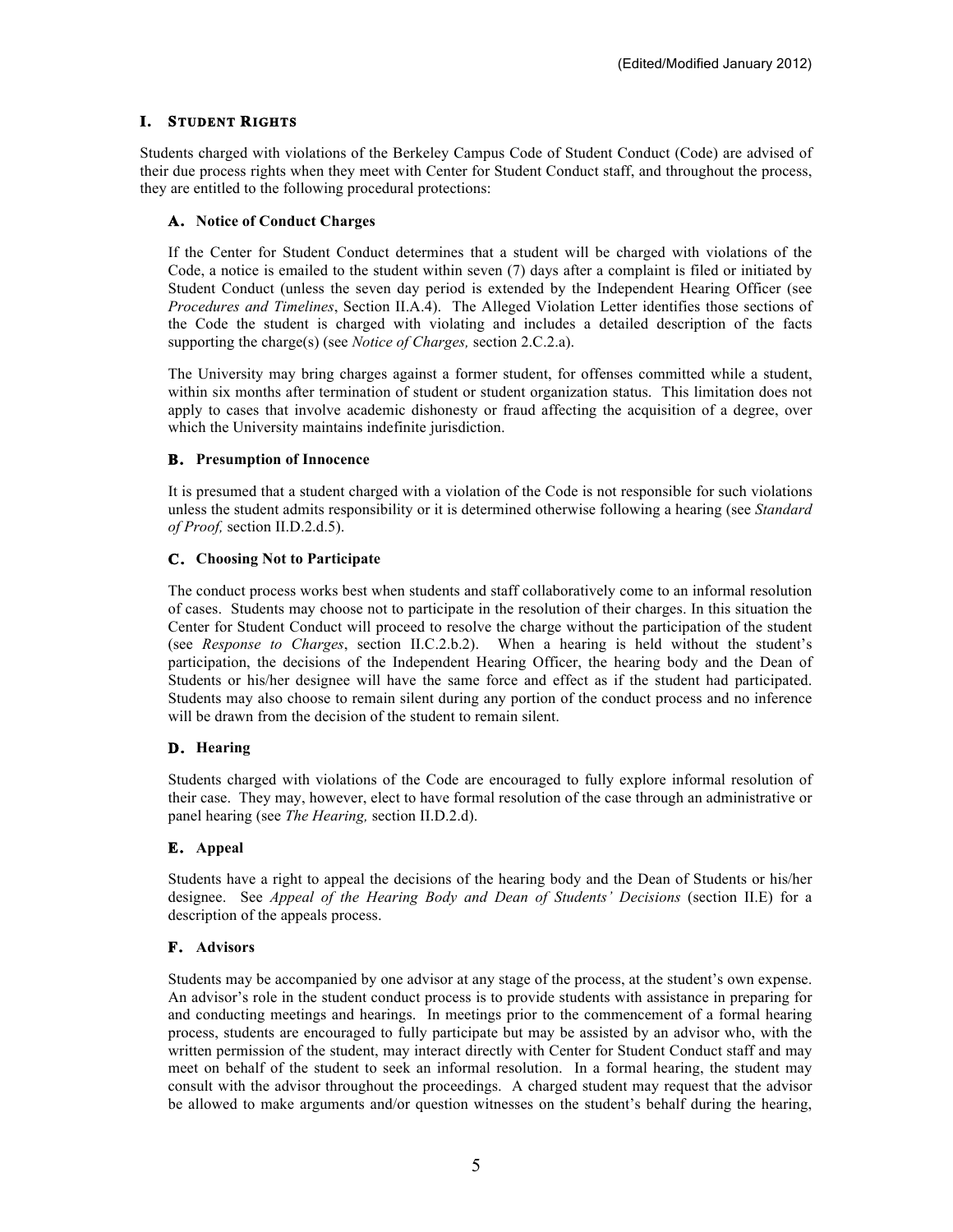and the Independent Hearing Officer will decide whether or not to grant that request after considering: whether granting the request will promote the fair, efficient and timely completion of the hearing; the ability of the charged student to effectively present the case; the complexity and seriousness of the case; the advisor's familiarity with and willingness to abide by applicable procedures; cultural or language barriers that prevent the students from expressing themselves during the hearing; and such other factors as may be relevant in the particular case. The Independent Hearing Officer may limit the speaking role of the advisor during the hearing if necessary to prevent disruption.

# **II. CONDUCT PROCEDURES**

### **A. Administration of the Code of Conduct**

### **1. The Center for Student Conduct**

The Center for Student Conduct is responsible on behalf of the campus for intake of complaints alleging violations of the Code, investigation of alleged violations, issuing charges of Code violations, participating in the informal resolution process, and presentation of conduct violation cases at formal hearings. The Center for Student Conduct administers complaints of both academic and non-academic violations of the Code. Faculty members may resolve academic violations separately or in conjunction with the Center for Student Conduct (see *Faculty Informal Resolution of Academic Violations,* section II.D.1.c).

## **2. The Independent Hearing Officer**

The Independent Hearing Officer is responsible for resolving procedural matters described in section II.D.2.c.2 of this Code, administering the formal hearing process, presiding over formal hearings, and deciding all procedural and evidentiary matters related to formal hearings.

### **3. Advisory Review Committee**

The Center for Student Conduct may seek the advice of an Advisory Review Committee with respect to pursuing or charging a case, appropriate recommended sanctions or sanctioning pursuant to an informal resolution. Hearing bodies may also seek the advice of an Advisory Review Committee for the purpose of determining an appropriate sanction. Advisory Review Committees will be formed on an as-needed basis from the members of the Committee on Student Conduct and will include three members: a faculty chair, one student and one staff member. Advisory Review Committee members responsible for making decisions related to pursuing or charging a case will not be seated on the hearing panel for that case.

#### **4. Procedures and Timelines**

Each case is handled individually and, while due process is always provided, every procedure outlined in the Code may not be used in a particular case. All deadlines and time requirements in this document may be extended for good cause as determined by the Independent Hearing Officer or upon the agreement of the Center for Student Conduct and the charged student. Requests for extensions of deadlines must be made in writing to the Independent Hearing Officer, and the Independent Hearing Officer will notify both parties whether or not the extension is granted, and if an extension is granted, the specific date of the new deadline or event.

## **B. Filing a Complaint and Investigation of Allegations**

### **1. Filing a Complaint**

Most cases begin with a complaint alleging that a student has committed an academic or nonacademic violation of the Code. Any member of the faculty or staff, a student or any other person may file a complaint with the Center for Student Conduct within sixty (60) days of the date the reporting party knew or should reasonably have known of the alleged violation unless law or an external agency requires that information be withheld. In the event that the information must be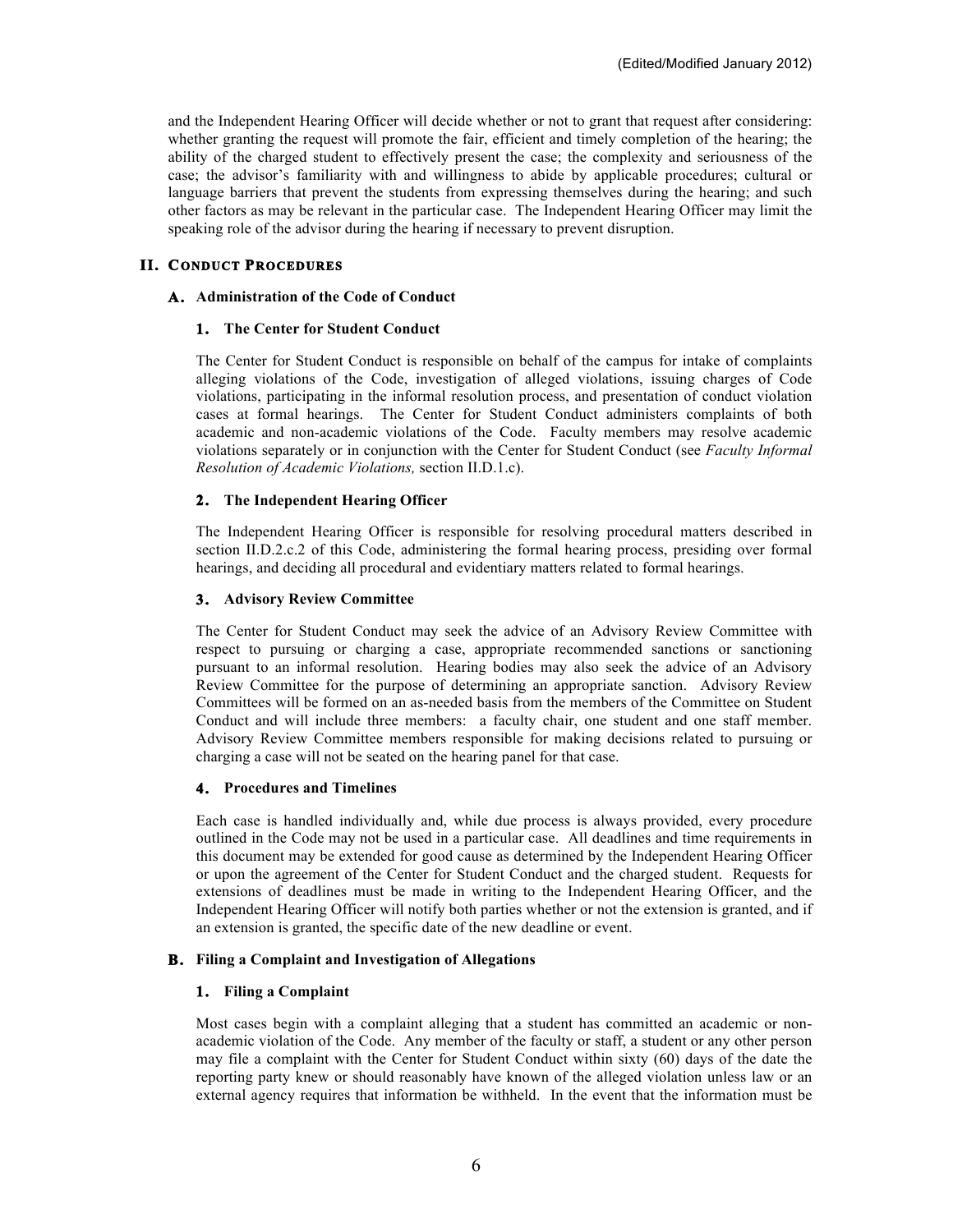withheld the complaint must be submitted within thirty (30) days from the date the information can or could have been released. Complaints alleging violation of certain campus policies, such as the *Sexual Harassment Policy*, must be filed within time limits prescribed in those policies. The Center for Student Conduct may also independently investigate information concerning student misconduct from any source, such as police and/or press reports, even where no formal complaint has been filed.

## **2. Sexual Harassment Complaints**

In cases involving sexual harassment and/or gender discrimination, the investigation of specific allegations will be conducted by the Title IX Compliance Officer or other officer designated by the Chancellor in accordance with the *Berkeley Campus Policy on Sexual Harassment and Complaint Resolution Procedures* or the *Student Grievance Procedure*. In cases involving a complaint of rape or sexual assault, the investigation of specific allegations will be directed by the Title IX Compliance Officer and conducted by the Center for Student Conduct. The Title IX Compliance Officer will decide whether sexual assault and sexual harassment cases should be pursued by the Center for Student Conduct.

# **3. Complaints Relating to University Housing**

Students residing in University-owned and/or operated housing facilities who violate the *Residential Code of Conduct* may be adjudicated under the process outlined in the Residential Code of Conduct or referred directly to the Center for Student Conduct.

## **C. Investigation of Misconduct**

The Center for Student Conduct will conduct an investigation of complaints of alleged misconduct and determine whether sufficient information exists to proceed with a conduct process. One of the following actions will be taken within seven (7) days after the date that the Center for Student Conduct receives a complaint, unless the length of the investigation period is extended to a later specific date by the Independent Hearing Officer (notice does not need to be provided to the student of the application for or issuance of such an extension):

## **1. Case Not Pursued**

## **a) Insufficient Information or Evidence**

If the Center for Student Conduct determines that there is insufficient information or insufficient evidence to support an allegation of violation of the Code, charges against the responding student will not be pursued.

## **b) Notification**

As an alternative to pursuing charges against a student who has allegedly violated the Code, the Center for Student Conduct may issue a written notification to a student that the student's alleged behavior, if it had actually occurred, would have violated University policy, campus regulations or the Code and would be subject to the conduct process. The Notification is not a determination that the allegations against the student are true, does not result in a conduct record, and therefore is not appealable. However, the prior alleged behavior as detailed in the Notification may be introduced in a subsequent conduct process for the purpose of establishing that the student was warned that such behavior violates University policy, campus regulations or the Code.

# **2. Case Charged**

## **a)** Notice of Charges

If the Center for Student Conduct determines that there is sufficient information to support the allegation(s), the student will be notified of the charge(s) under the Code. The written notice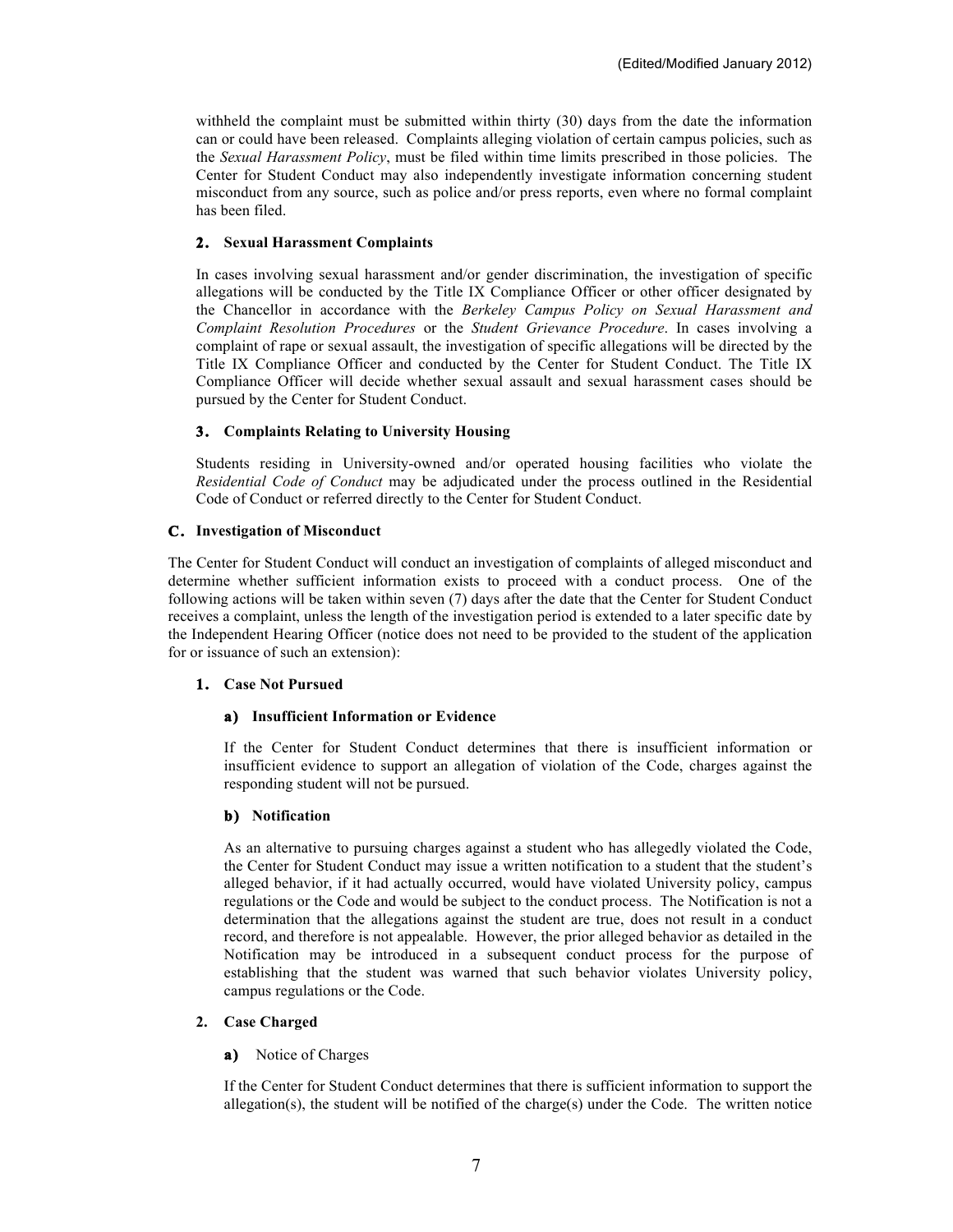of charges, also referred to as the Alleged Violation Letter, includes: notice to the student of the University Policy or campus regulation(s) the student is alleged to have violated; a brief summary of the incident including, wherever possible, the date, time, and location of the alleged offense; a specific statement of the sanction(s) that may be applied if the student chooses to not take part in the conduct process; notice of the student's right to be accompanied by an advisor at any stage of the conduct proceedings at the student's own expense; notice of the opportunity to meet with a Center for Student Conduct staff member to discuss resolution of the charges pursuant to *Informal Resolution of Allegations* (section II.D.1 of this Code); notice of the student's right to a hearing; notice of the student's right to request a copy of the student's own conduct file; notice of the procedure for requesting a time extension; and notice of the Center for Student Conduct's intent to continue the conduct process in the student's absence unless the student meets with staff or returns the signed letter indicating the student's choice of resolution.

The Alleged Violation Letter also informs the student that unless the student contacts the Center for Student Conduct in writing within seven (7) days of receipt of the Alleged Violation Letter, the student may be found responsible for the conduct violation described in the Alleged Violation Letter and the listed sanction(s) may be assigned.

When appropriate, the Center for Student Conduct may place a student on interim suspension by issuing a Notice of Interim Suspension (see *Interim Suspension*, section VI.105.08).

Notice to student organizations will be addressed to the president, principal officer, student group signatory or other students designated by the group to act as an agent on behalf of the group.

**b)** Response to Charges

**(1)** Contacting the Center for Student Conduct

The student must respond to the Center for Student Conduct via email within seven (7) days of receipt of the Alleged Violation Letter regarding the student's intent to participate in the conduct process. As long as the student contacts the Center for Student Conduct in writing by the indicated deadline, the Center for Student Conduct shall not automatically impose any sanction(s). Students should return the signed letter indicating their choice of the following options: request a meeting with Center for Student Conduct staff to discuss an informal resolution (see *Informal Resolution of Allegations*, section II.D.1); accept the proposed sanction(s) or alternative resolution process offered in the Alleged Violation Letter; request a panel hearing; or request an administrative hearing conducted by the Independent Hearing Officer (see *Formal Hearing Processes*, section II.D.2).

#### **(2)** No Response

If the student does not contact the Center for Student Conduct in writing within seven (7) days of receipt of the Alleged Violation Letter, and the sanction proposed in the Alleged Violation Letter is not suspension or dismissal, then, within ten (10) days, the Center for Student Conduct may find that the student is responsible for the charges described in the Alleged Violation Letter and may impose the sanction(s) recommended in the letter.

If the student does not contact the Center for Student Conduct in writing within seven (7) days, and the sanction proposed in the Alleged Violation Letter is suspension or dismissal, then the case will be forwarded to the Independent Hearing Officer who, within ten (10) days, will conduct an administrative hearing, determine responsibility, and if necessary, assign sanctions. By failing to reply, the student has waived any right to appear at the administrative hearing, but the Independent Hearing Officer may permit the student to participate in the hearing upon the request of the student. If the Independent Hearing Officer finds that a violation does not justify the sanction(s) recommended by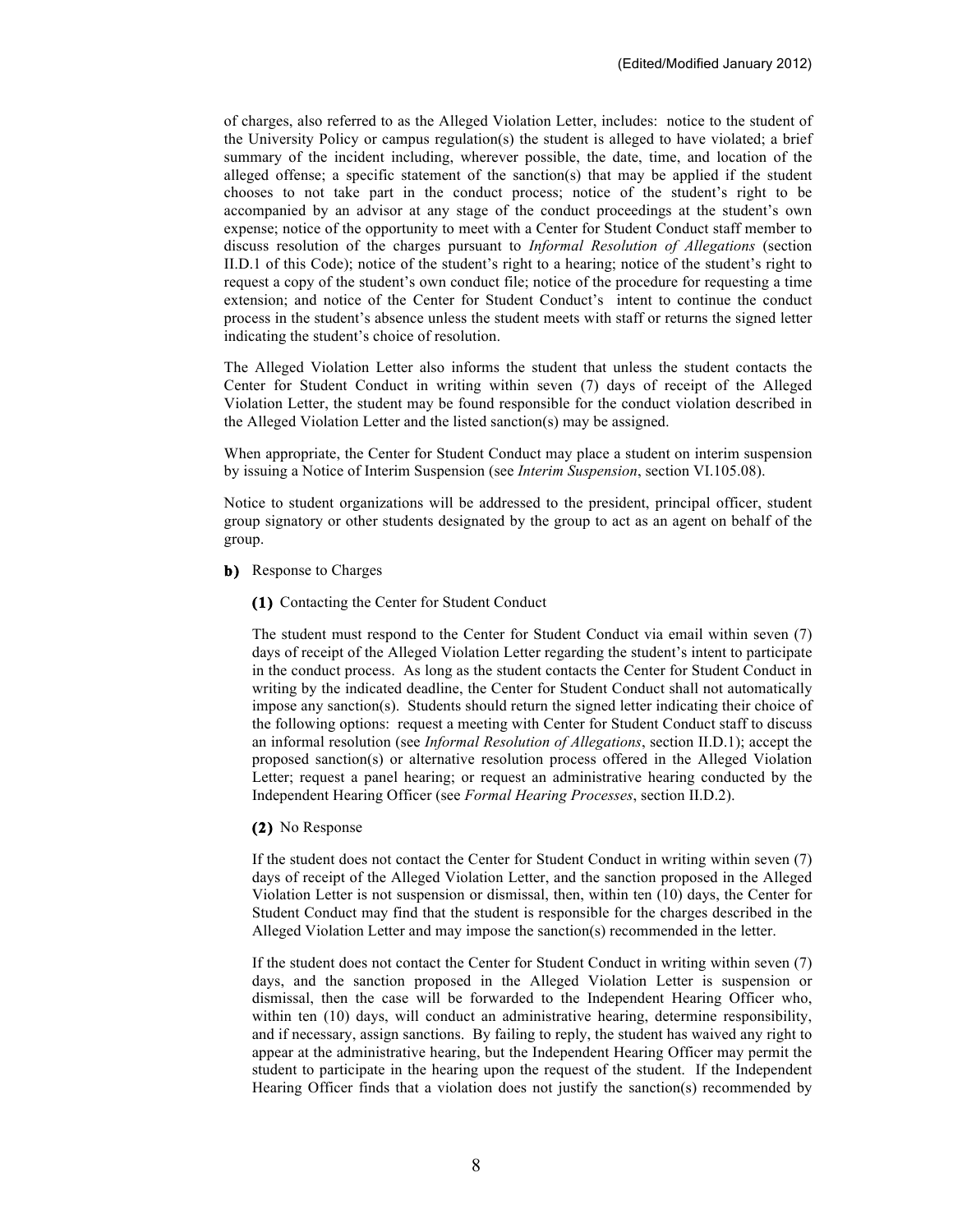the Center for Student Conduct, the Independent Hearing Officer may impose a less severe sanction.

#### **D. Resolution of Charged Cases**

Students may choose to resolve their cases either informally through meetings with Center for Student Conduct staff or formally through a hearing process. If a student chooses, or if charges are not resolved informally, then charges will be resolved by a hearing. In all cases, a student may request a copy of the student's own conduct record from the Center for Student Conduct. The Center for Student Conduct must provide the requested copy within three (3) days of such requests. The release of such information may be subject to limitations imposed by state and federal law (see the *Berkeley Campus Policy Governing Disclosure of Information from Student Records*).

### **1. Informal Resolution of Allegations**

#### **a) Student Conduct Informal Resolution**

Students charged with Code violations are offered the opportunity to meet with the Center for Student Conduct to resolve their case without a formal hearing. If a student elects this option, the meeting will take place within ten (10) days of the student's response to the Alleged Violation Letter. Cases may be resolved informally if the charged student, at any time prior to the hearing, admits violating the Code as charged or otherwise accepts an informal resolution. Informal resolutions generally include sanctions as described in *Conduct Sanctions* (section VI of this Code) combined with enhancements such as community service, additional educational requirements, written assignments, etc. Upon accepting an informal resolution, a student waives the right to a hearing and any further appeal. If the Student Conduct Officer and the student cannot reach a mutually acceptable agreement regarding sanctions, then the Student Conduct Officer will inform the Independent Hearing Officer that informal resolution was unsuccessful, and the Independent Hearing Officer will schedule a hearing to resolve the charges. The student may elect to have the case resolved through a panel hearing or an administrative hearing (see *Formal Hearing Processes*, section II.D.2).

#### **b) Additional Informal Resolution Options**

In some cases, Center for Student Conduct staff may suggest to the student that additional options for informal resolution may be appropriate. These options could include, but are not limited to, mediation, peer review boards, and restorative justice processes. If the student agrees that such informal resolution is appropriate, then the Center for Student Conduct may make appropriate referrals. If the informal resolution is successful, the charges may be resolved consistent with (a), immediately above, or may be dismissed in the discretion of the Center for Student Conduct. In these situations, the Independent Hearing Officer shall suspend the hearing timeline while such efforts are pursued, and shall set a hearing date promptly upon notice from the student or from the Center for Student Conduct that informal resolution is unlikely to resolve the charge.

Subject to the agreement of both the Center for Student Conduct and the charged student, charges may be submitted for Alternative Dispute Resolution. Alternative Dispute Resolution refers to procedures for resolving disputes by means other than the formal student conduct processes. This method of resolution utilizes a third party facilitator or mediator who is neutral and does not make decisions for the parties. Instead, the facilitator or mediator creates a format for discussion, holds parties to ground rules, helps organize the dispute into manageable issues, and guides brainstorming for possible solutions. If the parties are not able to create an agreement, then the case is referred back to the Center for Student Conduct for resolution, and to the Independent Hearing Officer for the setting of a hearing schedule.

#### **c) Faculty Resolution of Academic Violations**

### **(1) Generally**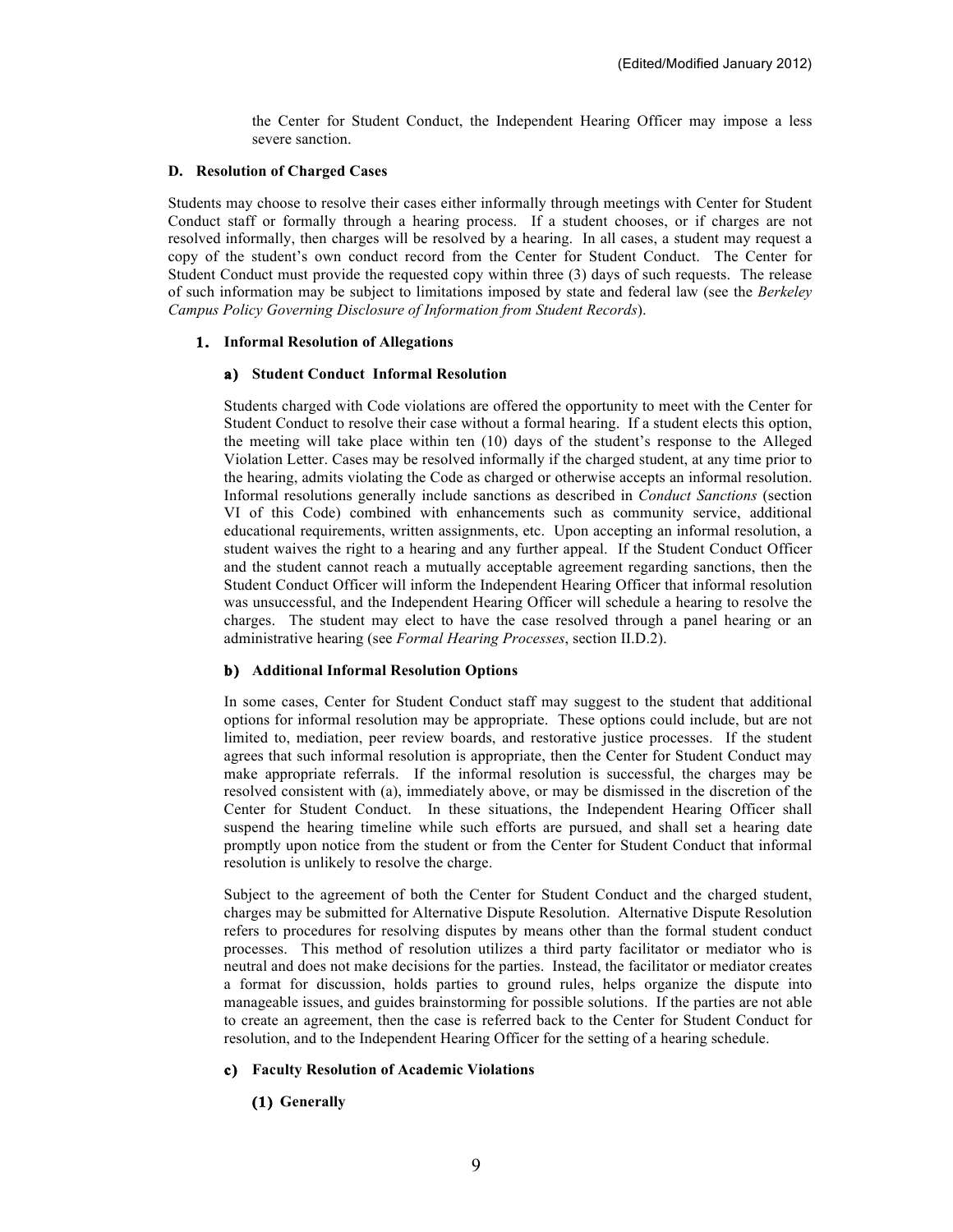Faculty members may choose to informally resolve incidents of academic misconduct or may refer such complaints to the Center for Student Conduct. All faculty dispositions will be reported to the Center for Student Conduct, either for adjudication (as described in *Resolution of Charged Cases,* section II.D) or for record-keeping purposes. If the student has a prior history of misconduct at the University, the Center for Student Conduct may administer the matter after consultation with the instructor or faculty member.

#### **(2) Initial Investigation**

Instructors or faculty members attempting to settle academic matters will discuss allegations of academic misconduct with the student directly and, if appropriate, others involved in the suspected academic violation. If the student maintains innocence of the violation and the instructor or faculty member determines that no such violation occurred, he or she may cease investigating the complaint.

#### **(3) Faculty Determined Disposition**

If, upon discussion, the student admits the violation, the instructor may impose an appropriate academic sanction after confirming with the Center for Student Conduct that the student has no prior history of academic misconduct. If the student does not admit to the academic misconduct or consent to the sanction proposed by the faculty member, the matter will be administered through the Center for Student Conduct. Academic sanctions may only be imposed by faculty members and include but are not limited to resubmitting assignments and grade adjustments. Faculty members may not impose sanctions as listed in *Conduct Sanctions* (section VI of this Code). All faculty dispositions will be reported to the Center for Student Conduct for record-keeping purposes.

#### **(4) Referral to the Center for Student Conduct**

If the instructor or faculty member is unable to, or elects not to resolve the complaint with the student, he or she will report the alleged violation to the Center for Student Conduct.

If the student, in discussion with the instructor or faculty member, maintains innocence of the alleged violation and the instructor or faculty member believes a violation did occur, he or she will report the alleged violation to the Center for Student Conduct. If a student is found responsible for academic violations of the Code, academic sanctions may be imposed by the faculty member (see *Faculty Determined Disposition,* section II.D.1.c.3) and non-academic sanctions may be imposed by the Center for Student Conduct or the hearing body (see *Conduct Sanctions,* section VI).

When an instructor or faculty member reports an alleged academic violation to the Center for Student Conduct, a course grade of "I" (Incomplete) will be noted on the grade sheet pending resolution of the allegation. When the alleged violation is reported to the Center for Student Conduct, it will be handled as outlined in section II.D, *Resolution of Charged Cases.*

#### **(5) Notice of Final Disposition**

The instructor or faculty member will, in all cases, be informed of the disposition of the allegations by the Center for Student Conduct to the extent permitted by applicable law and University policy.

#### **2. Formal Hearing Processes**

Students may choose to have their cases resolved through either a panel hearing or an administrative hearing. The student must indicate a choice of a panel or administrative hearing in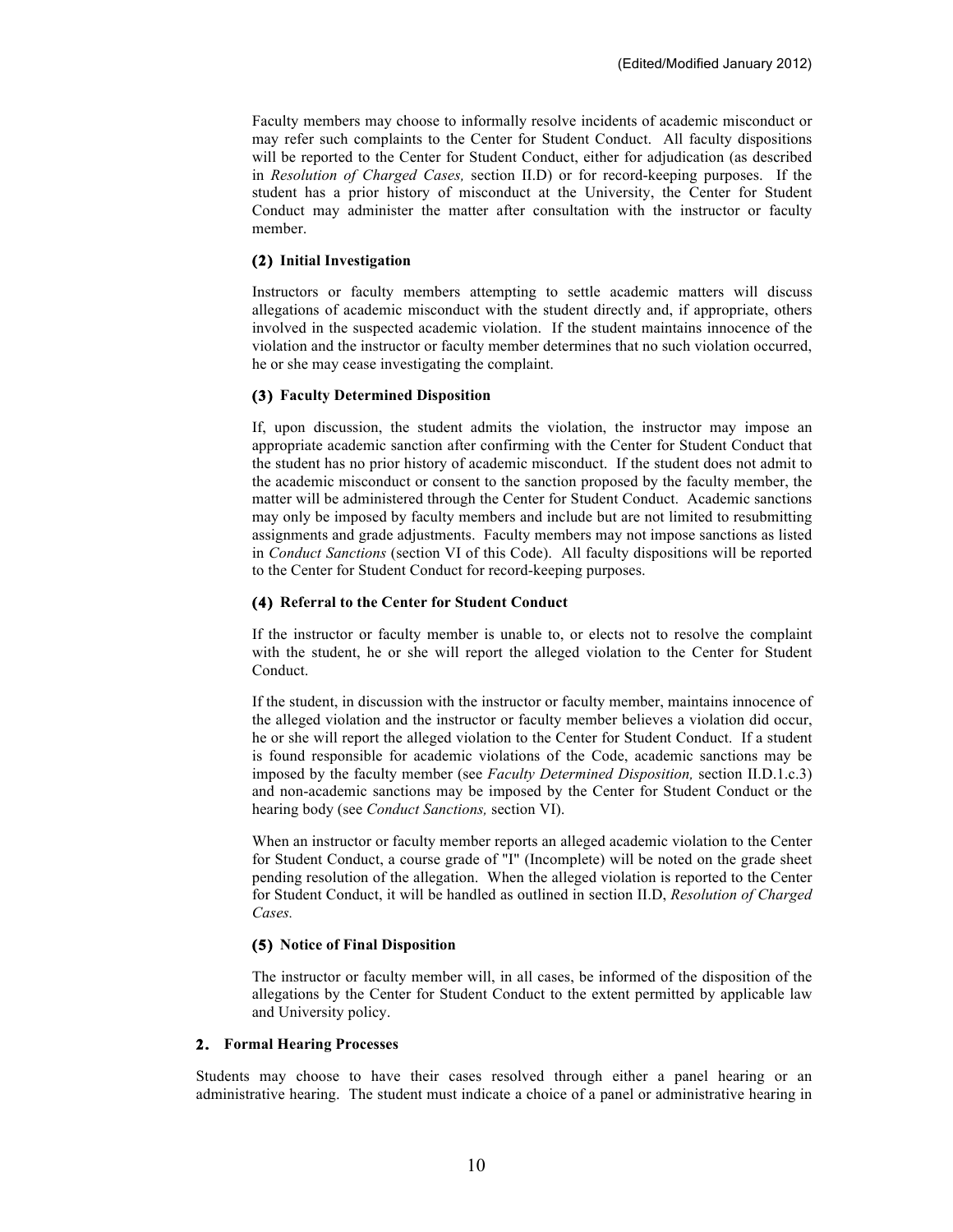writing, either by responding to the Alleged Violation Letter or following the student's preliminary meeting with the Center for Student Conduct. If the student requests a hearing but does not choose between a panel or administrative hearing, then the Independent Hearing Officer will schedule a panel hearing. The hearing will be scheduled by the Independent Hearing Officer to occur at least fifteen (15) days from, but not later than twenty-five (25) days from, the date that the student was given as the deadline for responding to the Alleged Violation Letter. If the student elected to meet with the Center of Student Conduct in response to the Alleged Violation Letter, then the hearing will be scheduled by the Independent Hearing Officer to occur at least five (5) days from, but not later than fifteen (15) days from, the end of the ten (10) day period provided for the informal resolution meeting. The Independent Hearing Officer will provide written notice to the Student Conduct Office and to the charged student of the date, time and location of the hearing. The Independent Hearing Officer may determine, for good cause stated in writing by the student or by the Center for Student Conduct, that the date of the hearing should be continued to a later specific date or that the time or place of the hearing should be changed. The Independent Hearing Officer will provide reasonable notice to the parties of any changes to the date, time or location of the hearing.

#### **a)** Panel Hearing

Panel hearing cases are presented to hearing panels comprised of members of the Committee on Student Conduct, which act as the hearing body and make a determination regarding the alleged violation(s). Panel hearings are presided over by the Independent Hearing Officer. Both the student and the Center for Student Conduct will have an opportunity to present witnesses for questioning (see *Presentation of Information*, section II.D.2.d.1).

### **b)** Administrative Hearing

Administrative hearings are conducted by the Independent Hearing Officer, who shall act as the hearing body and make a determination regarding the alleged violation(s). In all other respects, administrative hearings are conducted in the same manner as panel hearings.

## **c) Pre-Hearing Process**

## **(1) Exchange of Information**

The student may request a copy of the student's own disciplinary file at any time in order to prepare for a hearing. The Center for Student Conduct must provide a copy within three (3) days of such requests.

The Independent Hearing Officer will establish a procedure for the parties to exchange information prior to the formal hearing. The exchange will occur no later than five (5) days prior to the hearing, unless the Independent Hearing Officer sets an earlier date for the exchange. The parties will exchange copies of all information relevant to the incident to be shared at the hearing and a list of possible witnesses.

The release of information pursuant to this section may be subject to limitations imposed by state and federal law (see *Berkeley Campus Policy Governing Disclosure of Information from Student Records*).

The Independent Hearing Officer may exclude any information from the hearing that a party fails to include in its exchange of information or fails to exchange according to these procedures.

#### **(2) Pre-Hearing and Procedural Matters**

The Independent Hearing Officer will review and decide any procedural matters either in advance of or during the hearing as necessary and appropriate. These matters include but are not limited to: limits on each side's time for presentation, exclusion of duplicated or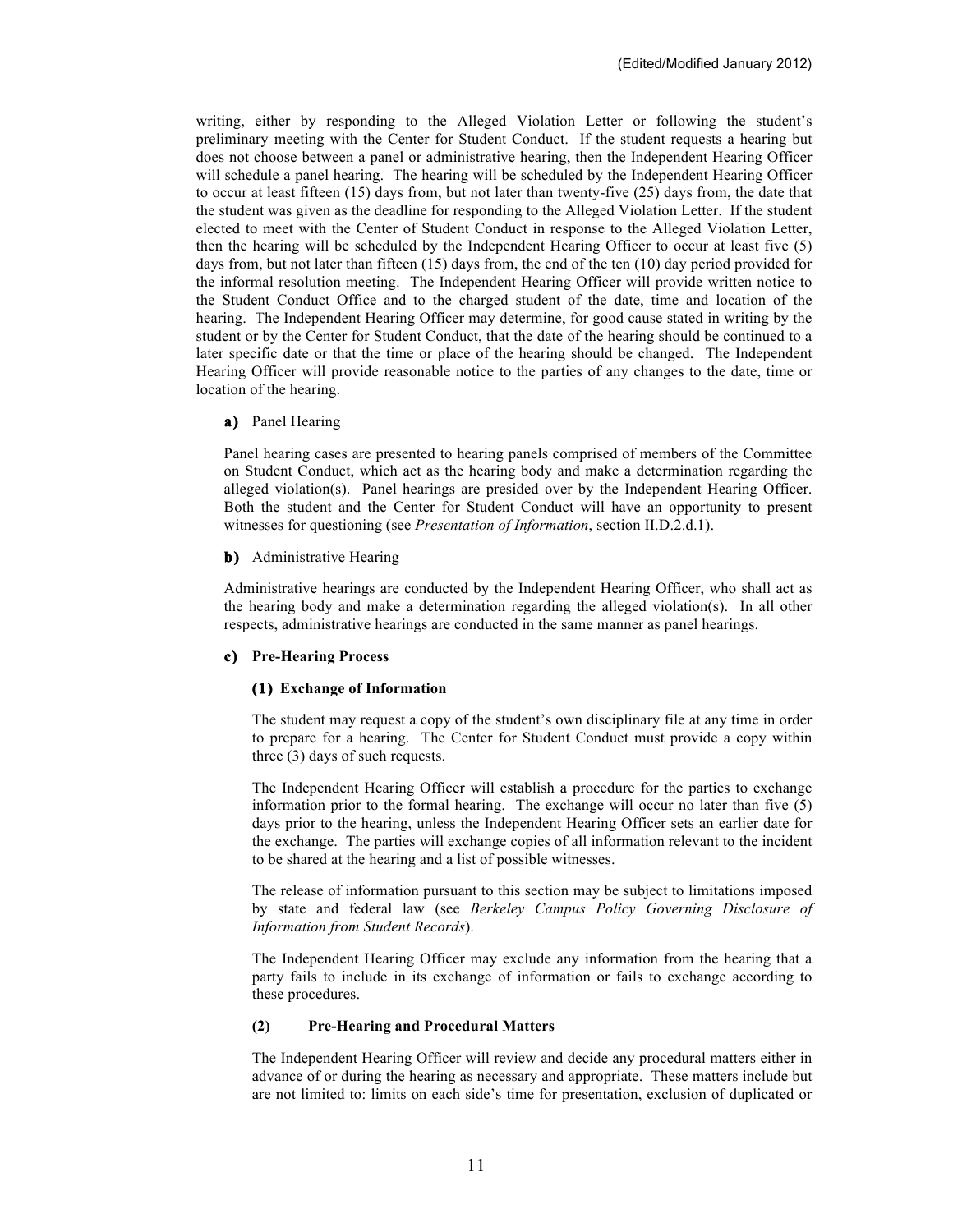irrelevant matters, or order of presentation of information. The Independent Hearing Officer will make such decisions based upon the specific circumstances of the case in order to promote the fair and efficient resolution of the hearing.

The Independent Hearing Officer will rule on and remedy any violations of a charged student's procedural rights with regard to the Conduct process and this Code. If the Independent Hearing Officer determines that a violation of the student's procedural rights has occurred, the Independent Hearing Officer may take whatever actions are necessary with respect to the pending case to remedy any harm resulting from the violation, including but not limited to exclusion of evidence or dismissal of some or all of the charges.

Prior to the hearing, if a charged student believes the information or evidence is not sufficient to conclude that it is more likely than not that the student committed the violation(s), and/or if the student believes that the alleged violation is not within the jurisdiction of the Code, the student may ask the Independent Hearing Officer to dismiss the charge.

The Independent Hearing Officer may establish procedures for submission and determination of all pre-hearing matters.

## **d) The Hearing**

#### **(1) Presentation of Information**

Hearings are not conducted according to formal rules of procedure and evidence. The members of the hearing panel, the Independent Hearing Officer, the charged student and the Center for Student Conduct shall all be allowed an opportunity to question each witness. Once the hearing body has completed its questioning of a witness, the Center for Student Conduct and the charged student will each be given the opportunity to ask any remaining questions. The student must choose one of the following methods for all follow-up questioning: either 1) all follow-up questions are asked by the student and the Conduct Officer, or 2) all follow-up questions are submitted by the student and the Center for Student Conduct to the panel in writing as they arise during the course of the hearing. No later than the start of the hearing, the student will elect the questioning method in writing. The student and the Center for Student Conduct will each be given an opportunity to make both opening and closing statements.

#### **(2) Question and Answer**

No person is required to provide information against one's own self in any conduct proceeding. Information shared will normally not be admissible unless the opposing party is afforded a reasonable opportunity to confront and ask questions of the witness. It is the responsibility of the student to ensure that the student's witnesses are present. However, if a witness is unavailable or declines to attend, the Independent Hearing Officer will determine whether written or other recorded statements of such witness will be admitted.

#### **(3) All Information Presented at the Hearing**

The hearing body's decision will be based only upon information introduced at the hearing. Neither the charged student nor the Center for Student Conduct may communicate information regarding the merits of the case or its disposition to the hearing body without the other party being afforded an opportunity to respond.

#### **(4) Choosing Not to Appear**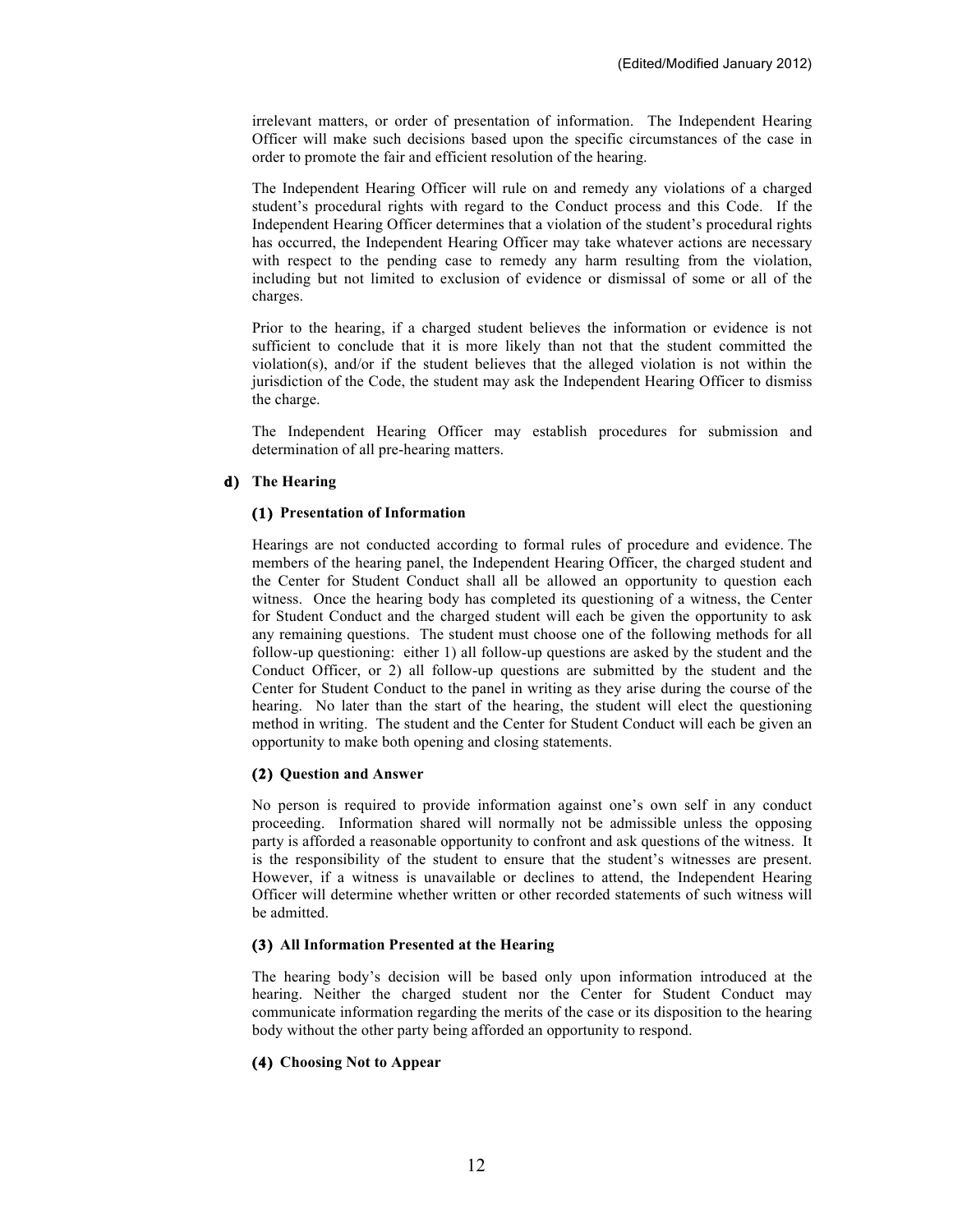Unless good cause is shown, if the student does not appear at the hearing, the hearing body may find the student responsible for some or all of the charges and may apply some or all of the recommended sanctions against the student. The hearing body's decision will be based only upon the information available at the hearing, and that information may be introduced informally. If the Center for Student Conduct does not appear at the hearing, the Independent Hearing Officer may dismiss the charges against the student.

### **(5) Standard of Proof**

The Center for Student Conduct bears the burden of proving the charges. The standard of proof for all hearings is a preponderance of evidence. A preponderance of evidence is defined as "more likely to be true than not."

## **(6) Admissibility of Information**

Admissible information is the sort upon which responsible persons are accustomed to rely in the conduct of serious affairs, and is not restricted to evidence admissible under the strict rules of evidence of a court of law. The hearing body will not consider information that it determines has been obtained by fundamentally unfair means.

## **(7) Prior Conduct Record**

The hearing body will take into account the student's prior conduct record, if any, only for purpose of determining an appropriate sanction unless the information is considered to be relevant to the charges.

## **(8) Information in Cases of Sexual Assault or Rape**

The privacy interests of the parties will be considered by the hearing body in making decisions about the introduction of information. In cases involving allegations of sexual assault or rape, information regarding an individual's sexual history and practices will be considered only when it is determined that the information is directly relevant to the claims and essential to fair resolution of the matter.

#### **e) Hearing Body's Recommendation and Dean of Students' Decision**

The hearing body is responsible for determining, based on the evidence presented at the hearing, whether it is more likely than not that the charged student violated the Code with respect to each charged violation. If the hearing body determines that it is more likely than not that the student violated the Code, it shall also recommend a sanction. Where the hearing is conducted before a hearing panel, the Independent Hearing Officer shall not participate in the panel's deliberations or the drafting of its report, nor shall the Independent Hearing Officer make recommendations to the panel regarding what decision the panel should make. The hearing body's decision will be documented in a report that includes a summary of the student's behavior and a determination of whether the student has been found responsible or not of each alleged violation of the Code of Student Conduct. The hearing body will also recommend to the Dean of Students or his/her designee specific sanctions to be imposed if it finds the student in violation of the Code. The hearing body will deliver a copy of the report to the Independent Hearing Officer within ten (10) days of the hearing, and the Independent Hearing Officer will promptly send a copy by email to the student, the Dean of Students, and the Center for Student Conduct.

Based upon the findings of the hearing body and any recommendation for sanctioning, the Dean of Students or his/her designee will determine the sanction to be imposed. A written statement of the Dean of Students' or his/her designee's final decision on sanctioning will be sent by email to the charged student within ten (10) days of receiving the hearing body's report.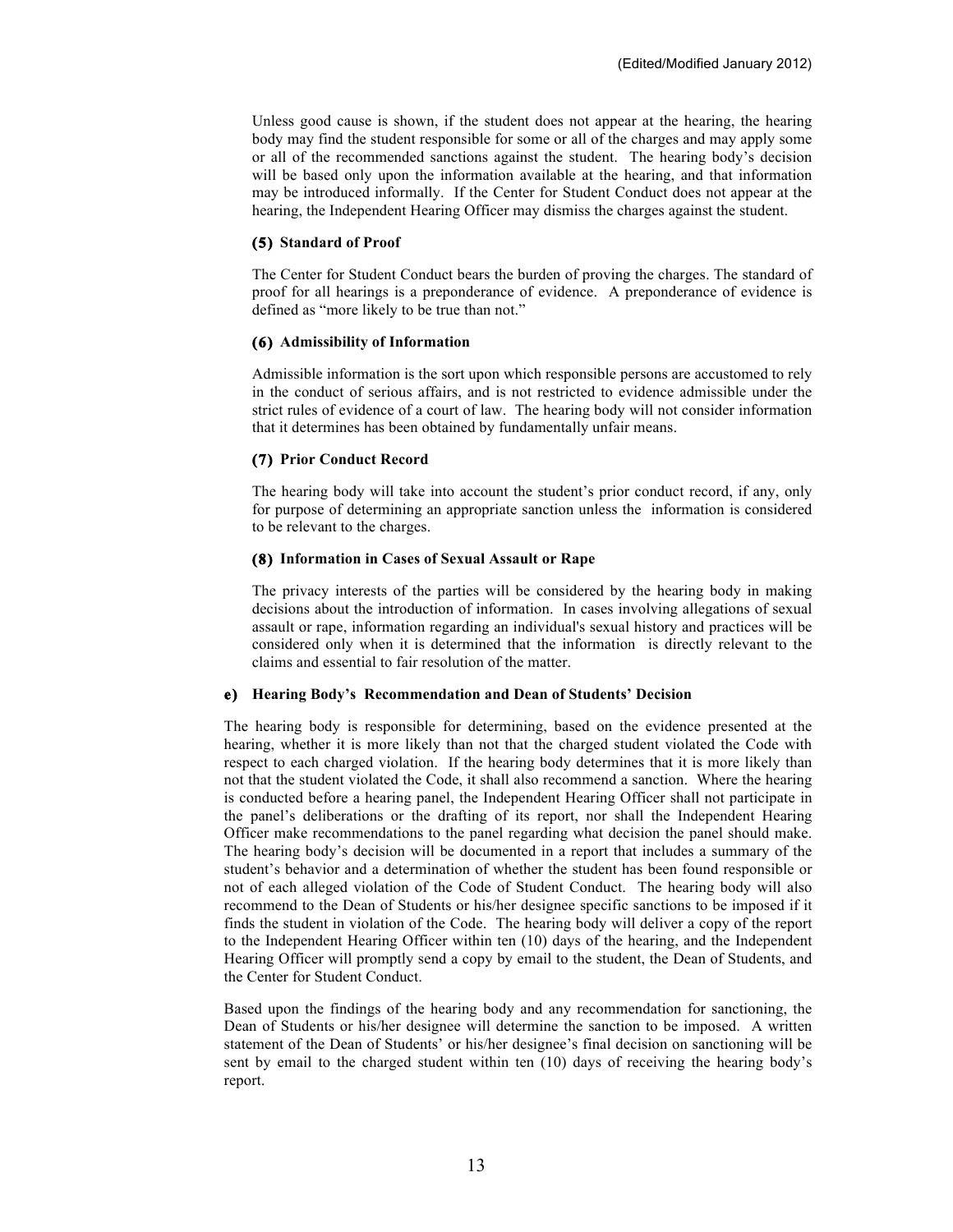## **f) Recommendation to Revoke Degree Previously Conferred**

- **(1)** If the hearing body determines that a student has committed an act of academic misconduct or fraud affecting the acquisition of the student's degree, the Dean of Students or his/her designee may forward a recommendation that the degree be revoked to the Committee on Courses of the Academic Senate. A Notice of Intent to Recommend Revocation of Degree will be sent via email to the charged student with the written statement of decision.
- **(2)** The Dean of Students' or his/her designee's recommendation will not be forwarded to the Committee on Courses until expiration of the time to file a written appeal (see *Appeal of the Hearing Body and Dean of Students' Decisions*, section II.E) or until determination that the appeal by the Vice Chancellor for Student Affairs or his/her designee has been completed.
- **(3)** The Committee on Courses makes the final decision as to revocation of the degree. This determination is not appealable to the Vice Chancellor for Student Affairs.

#### **g) Consolidation of Hearings**

Cases in which more than one student is charged with violating the same Code section(s) and which depend on common evidence may, at the discretion of the Independent Hearing Officer, either be considered jointly in a single consolidated hearing or be assigned to separate, individual hearings. All charged students must waive their rights to confidentiality before the hearing may be consolidated. (See *Berkeley Campus Policy Governing Disclosure of Information from Student Records.)* When an individual student is alleged to have violated the Code in separate incidents, the cases may be resolved in a single hearing process when appropriate as determined by the Independent Hearing Officer.

### **h) Record of the Hearing**

The Independent Hearing Officer will make an official recording of the hearing, a copy of which must be made available to the charged student upon request. The student may, at the student's own expense, use the services of a professional stenographer during the hearing. In some instances the recording may have to be transcribed before it can be released (see *Berkeley Campus Policy Governing Disclosure of Information from Student Records*).

## **i) Hearings Generally Closed to the Public**

In order to protect the privacy of the student, hearings are closed to the public unless an exception is granted by the Independent Hearing Officer upon written request by the student. The student may request an open hearing by submitting a written request for a public hearing along with a waiver of confidentiality to the Independent Hearing Officer within a reasonable time in advance of the scheduled hearing date. If the request for an open hearing is denied, the Independent Hearing Officer will provide a rationale in writing. In a consolidated hearing, all charged students must waive their rights to confidentiality and to a closed hearing before the hearing may be opened to the public. In all hearings, charged students may have a non-participating observer present, in addition to the advisor. The Independent Hearing Officer may close any hearing to the public when necessary to maintain order or to protect the rights of the participants including the privacy rights of student witnesses or others. In cases concerning allegations of sexual misconduct or other allegations involving important privacy interests, the Independent Hearing Officer may close a hearing upon determining that the privacy rights of a party or witness may otherwise be jeopardized.

#### **E. Appeal of the Hearing Body and Dean of Students' Decisions**

Appeals of the hearing body and the Dean of Students' or his/her designee's decisions must be addressed in writing to the Vice Chancellor for Student Affairs or his/her designee.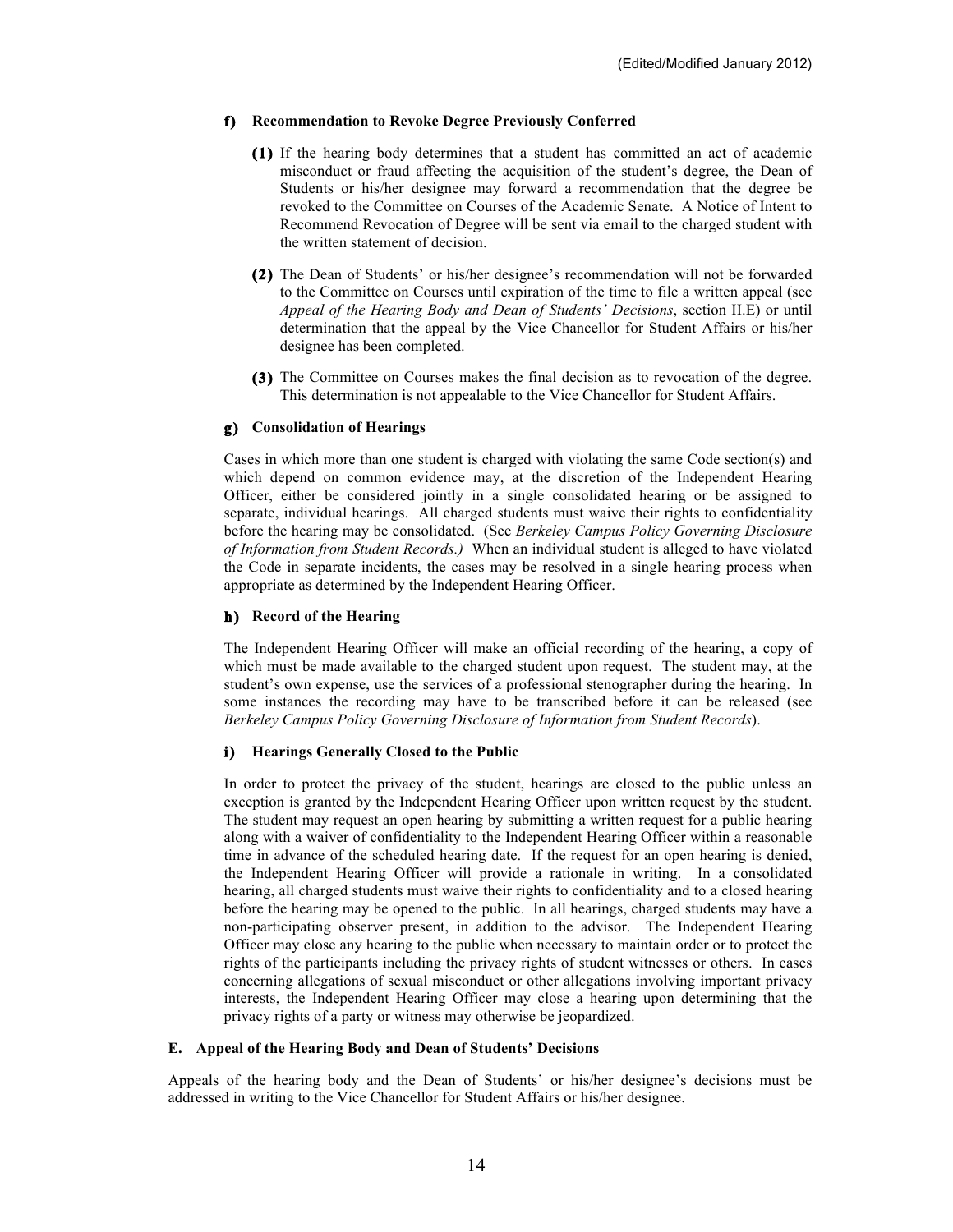## **1. Timeline for the Appeal**

Within ten (10) days of the emailing of the written notification of the Dean of Students' or his/her designee's final decision, either the charged student or the Center for Student Conduct may submit a written appeal to the Vice Chancellor for Student Affairs or his/her designee. When such an appeal is timely submitted by a party, the Vice Chancellor or his/her designee must promptly send a copy of the appeal to the other party. Within five (5) days of receiving the copy, the other party may submit a written response to the Vice Chancellor or his/her designee.

# **2. Suspension of Sanctions Before the Appeal**

The filing of a timely appeal suspends the imposition of sanctions until the appeal is decided, but interim action may be taken as determined by the Dean of Students or his/her designee. Grades or degrees may be withheld pending conclusion of the appeal.

# **3. Basis for Appeal**

An appeal must be based on newly discovered evidence that was not available at the time of the hearing, significant procedural error, or upon other evidence or arguments which, for good cause, should be considered.

# **4. Final Determination of Appeal**

The Vice Chancellor for Student Affairs or his/her designee will make the final determination of all cases appealed under these regulations. Except in cases where the appeal is based upon newly discovered evidence, the Vice Chancellor or his/her designee will review the record of the hearing and will not consider information that was not part of that record, other than the student's prior conduct record, if any. The Vice Chancellor for Student Affairs or his/her designee may approve, reject, or modify the decision and sanction in question, or require that the original hearing be reopened. Where the appeal is based upon new information, the case may be referred back to the hearing body for further consideration. The action taken will be communicated in writing to the student and the Center for Student Conduct within fifteen (15) days after receipt of the appeal and related documents.

# **III.DEFINITIONS**

## **A. Student**

- **1.** The term "student" for the purposes of this Code means an individual for whom the University maintains student records and who:
	- **a)** is enrolled in or registered with an academic program of the University;
	- **b)** has completed the immediately preceding term and is eligible for reenrollment, including the recess periods between academic terms; or
	- **c)** is on an approved educational leave or other approved leave status, or is on filing-fee status.
- **2.** The Code also applies to:
	- **a)** applicants who become students, for offenses committed as part of the application process;
	- **b)** applicants who become students, for offenses committed on campus and/or while participating in University-related events or activities that take place following a student's submittal of the application through the student's official enrollment; or
	- **c)** former students for offenses committed while a student.
- **B. Notice**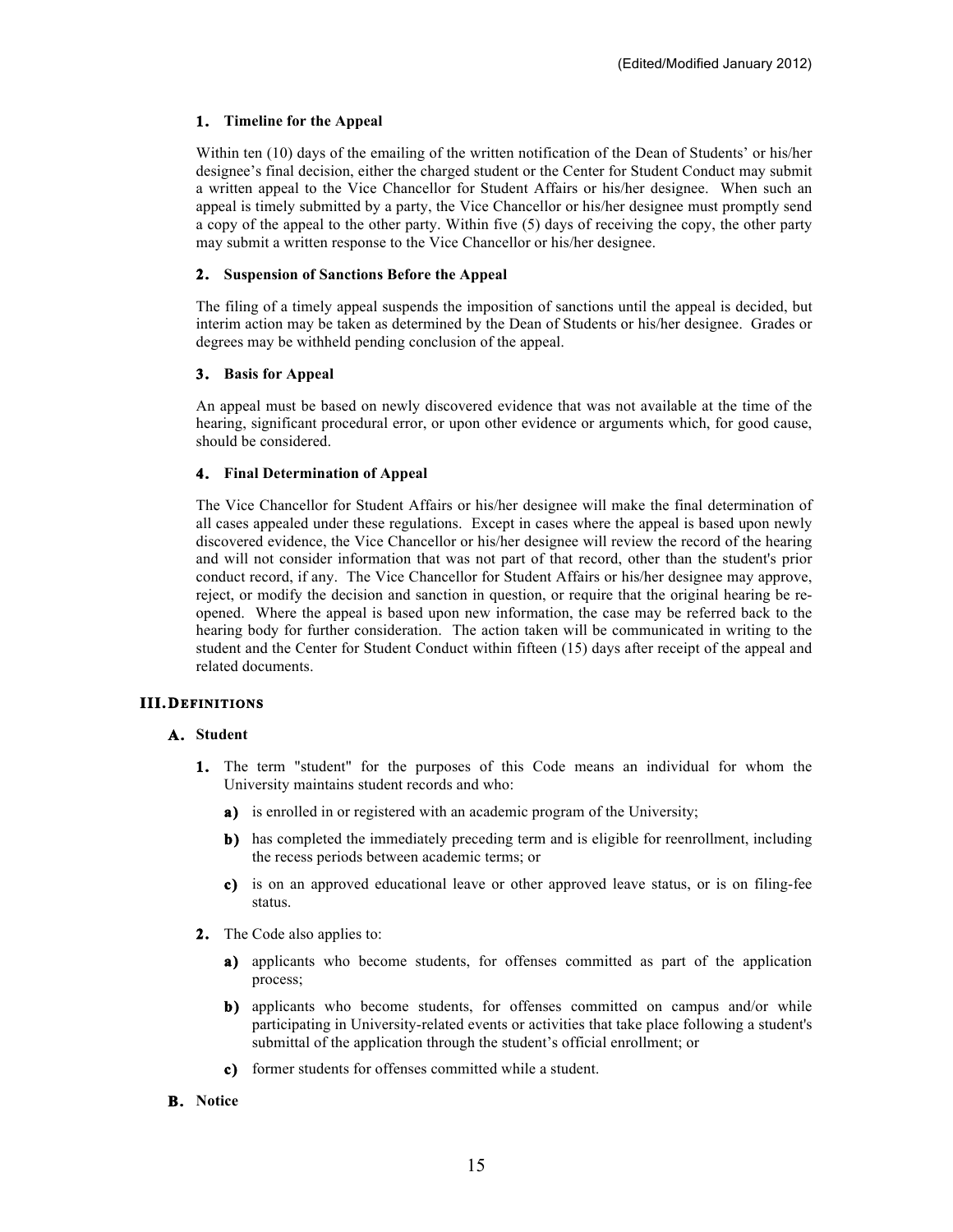Wherever written notice to the student is required by the Code, it will be conclusively presumed to have been furnished if the notice is sent to the student by email to the email address most recently filed with the Registrar's office. It will be conclusively presumed that written notice to a student organization has been furnished if the notice is sent by email to the email address provided by the student organization to the Center for Student Leadership or sponsoring department.

### **C. Student Organization**

Unless otherwise stated, wherever this Code refers to "student" the same also applies to student organizations. "Student organization" means any group or organization of students of the University of California, Berkeley that has obtained official recognition as a student organization from an office or department of the campus. Communications with student organizations will be directed to the president, principal officer, student group signatory or other students designated by the group to act as an agent on behalf of the group.

## **D. Days**

The term "day" is defined as a full business day and does not include Saturdays, Sundays, legal holidays or University designated administrative holidays. With the mutual consent of the student, the Center for Student Conduct and the hearing body, hearings may be held outside of normal business hours, on Saturdays, Sundays or administrative holidays.

### **E. Committee on Student Conduct**

## **1. Composition of Committee**

The Committee on Student Conduct is the body of individuals who serve on hearing panels and consists of faculty, staff and both graduate and undergraduate students. One undergraduate student may be nominated by the recognized student government and one graduate student may be nominated by the Graduate Assembly. Additional students are solicited from the community at large for appointment to the committee. Staff members are nominated by the Vice Chancellor for Student Affairs. Faculty members are nominated by the Academic Senate Committee on Committees. All members of the committee are appointed by the Chancellor or his/her designee.

#### **2. Hearing Panels**

Hearing panels are generally comprised of five members of the Committee on Student Conduct and include: one faculty member, one undergraduate student, one graduate student, one staff member and the faculty chair. Hearings may be heard by a quorum of three members of the Committee on Student Conduct so long as the faculty chair and one student are included on the panel. If the case involves an academic violation, at least two of the individuals hearing the case must be members of the faculty.

#### **3. Duration of Appointment**

Unless otherwise specified by the Chancellor, appointments to the Committee on Student Conduct will be made in the spring for terms beginning the following August 1. Faculty and staff appointments to the Committee normally last for a term of two years and student appointments to the Committee normally last for a term of one year, all commencing on August 1, and ending on July 31 or upon the appointment of the new committee members, whichever is later. Members may be appointed for successive terms.

## **F. Independent Hearing Officer**

The Independent Hearing Officer is appointed by the Vice Chancellor for Student Affairs. Because it is intended that the Independent Hearing Officer operate independently of the Center for Student Conduct, neither shall report to the other nor to the direct supervisor of the other. The Independent Hearing Officer shall not participate in communications regarding the merits of a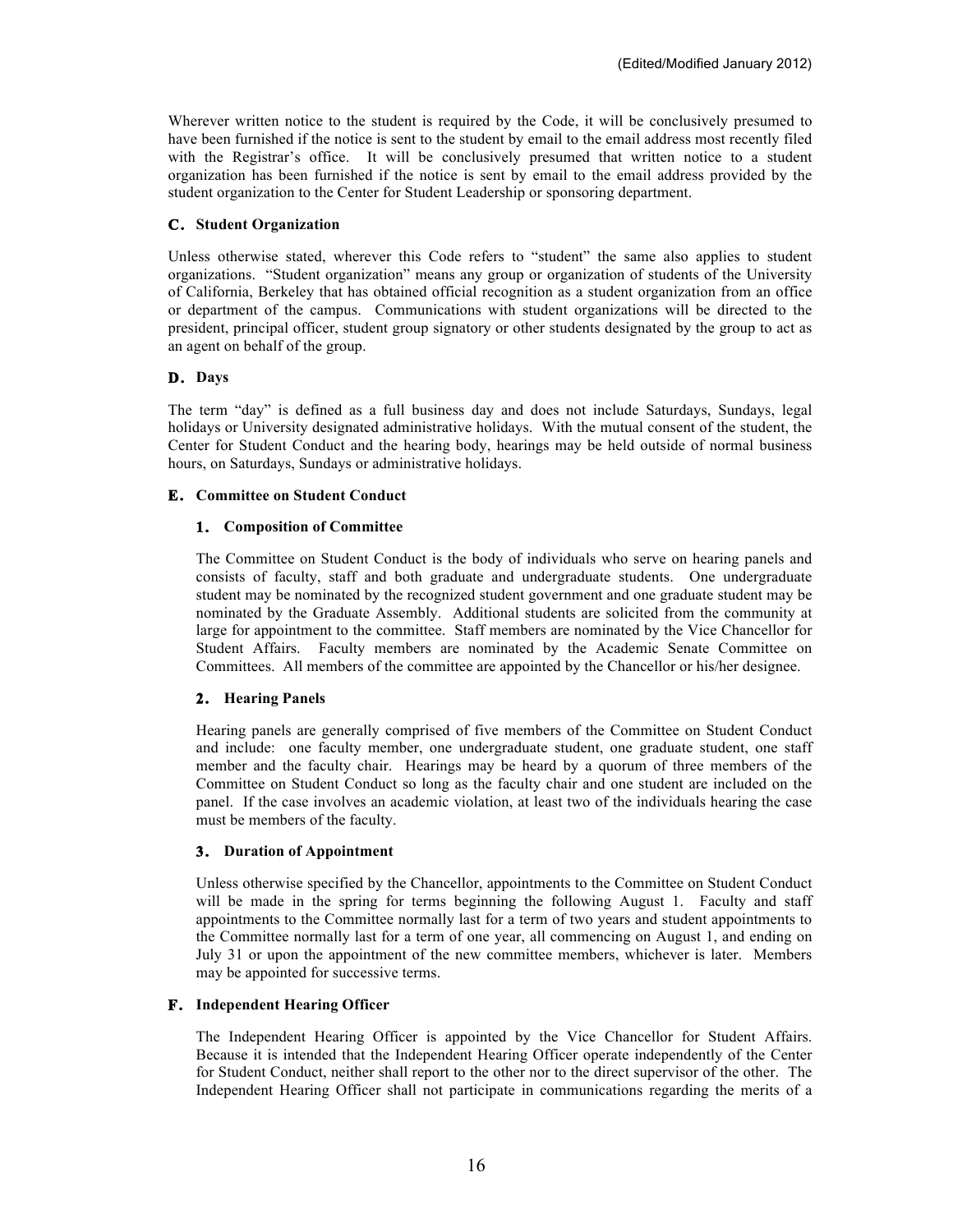pending case with one party without the participation of the other party, except that the Independent Hearing Officer may consult the Office of Legal Affairs for legal advice.

## **IV. JURISDICTION**

### **A. Generally**

These provisions govern student conduct on, or as it relates to University property, or at official University functions and University-sponsored programs conducted away from the campus. University property is defined for purposes of this Code as all land, buildings, facilities or other grounds or structures, or any item in possession of or owned, used, maintained or controlled by the University or designated by the campus as subject to these policies, including the International House. University property also includes computers and network systems owned, maintained or controlled by the University or funded by University budgets or designated by the campus as subject to these policies.

### **B. Off-Campus Conduct**

Student conduct that occurs off University property is subject to the Code where it a) adversely affects the health, safety, or security of any other member of the University community, or the mission of the University, or b) involves academic work or any records or documents of the University.

In determining whether or not to exercise jurisdiction over such conduct, the Center for Student Conduct will consider the seriousness of the alleged offense, the risk of harm involved, whether the victim(s) are members of the campus community and/or whether the off-campus conduct is part of a series of actions that occurred both on and off University property.

### **C. Conduct on Other UC Campuses and Off-Campus Sponsored Sites**

A student at one campus of the University who is accused of violation of University policies or campus regulations on another campus of the University, at an official function of that campus, or at any site at which a University function is sponsored, shall be subject to the disciplinary procedures of either the former or the latter campus as agreed by designees of both campuses. The imposition of any recommendations for disciplinary sanctions arising from these procedures must be reviewed and approved by both campuses before the sanctions are imposed.

## **V. GROUNDS FOR DISCIPLINE**

The Chancellor may impose discipline for the commission or attempted commission (including aiding or abetting in the commission or attempted commission) of the following types of violations by students (as specified by University Policy 100.00, http://www.ucop.edu/ucophome/coordrev/ucpolicies/), as well as such other violations as may be specified in campus regulations:

### **102.01 Academic Misconduct**

All forms of academic misconduct including but not limited to cheating, fabrication, plagiarism, or facilitating academic dishonesty.

See Appendix II of this Code for further explanation of academic misconduct.

### **102.02 Other Dishonesty**

Other forms of dishonesty including but not limited to fabricating information, bribery, furnishing false information, or reporting a false emergency to the University.

### **102.03 Forgery**

Forgery, alteration, or misuse of any University document, record, key, electronic device, or identification.

#### **102.04 Theft**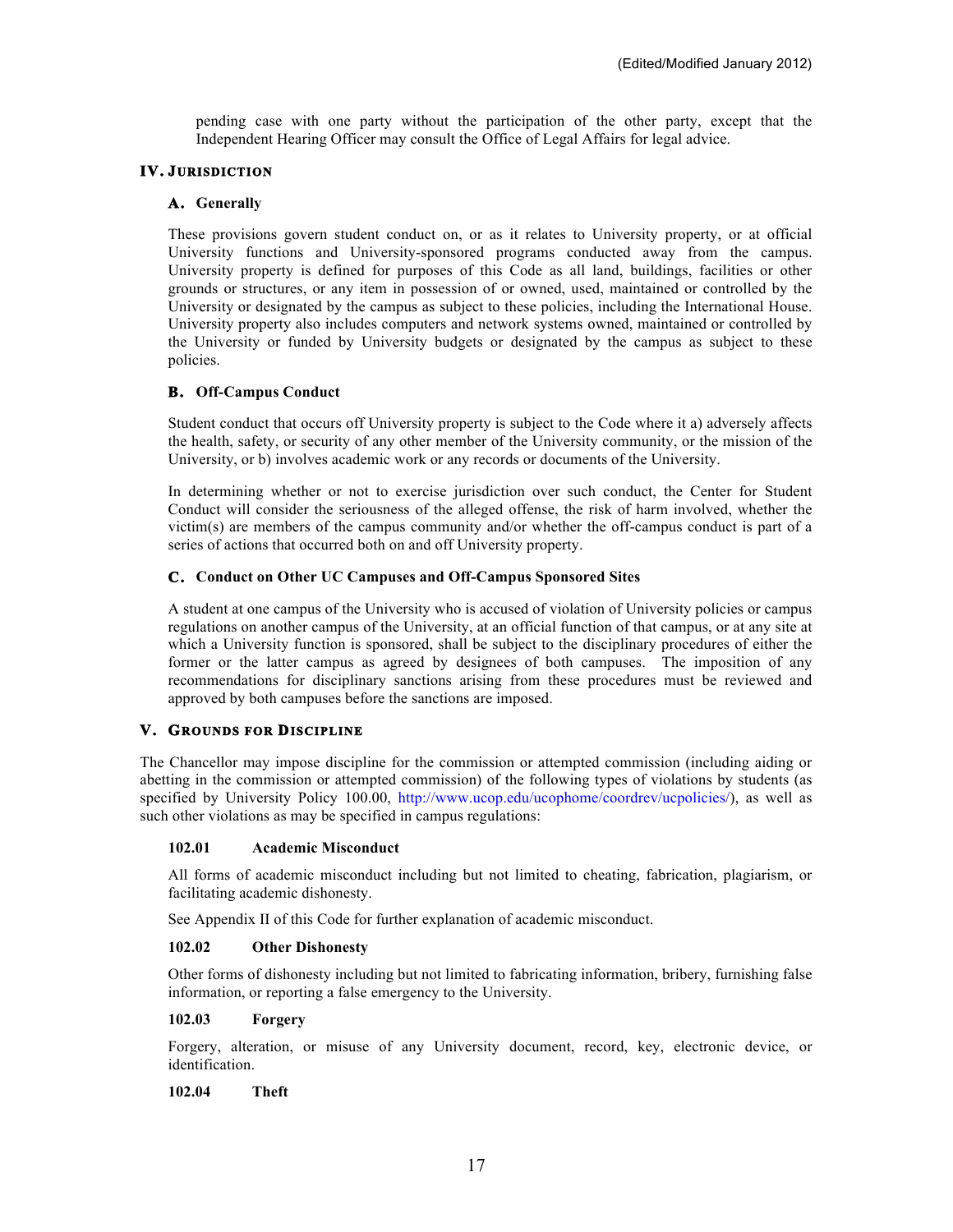Theft of, conversion of, destruction of, or damage to any property of the University, or any property of others while on University premises, or possession of any property when the student had knowledge or reasonably should have had knowledge that it was stolen.

### **102.05 Electronic Resources**

Theft or abuse of University computers and other University electronic resources such as computer and electronic communications facilities, systems, and services. Abuses include (but are not limited to) unauthorized entry, use, transfer, or tampering with the communications of others; interference with the work of others and with the operation of computer and electronic communications facilities, systems, and services; or copyright infringement (for example, the illegal file-sharing of copyrighted materials).

Use of University computer and electronic communications facilities, systems, or services that violates other University policies or campus regulations.

Please refer to the UC Electronic Communications Policy (http://www.ucop.edu/ucophome/policies/ec/) and Digital Copyright Protection at UC (http://www.ucop.edu/irc/policy/copyright.html) for the University's position on digital copyright.

### **102.06 Unauthorized Conduct**

Unauthorized entry to, possession of, receipt of, or use of any University services; equipment; resources; or properties, including the University's name, insignia, or seal.

### **102.07 University Housing**

Violation of policies, regulations, or rules governing University-owned, -operated, or -leased housing facilities or other housing facilities located on University property.

#### **102.08 Physical Abuse**

Physical abuse including but not limited to rape, sexual assault, sex offenses, and other physical assault; threats of violence; or other conduct that threatens the health or safety of any person. (See *Berkeley Campus Student Policy and Procedures Regarding Sexual Assault and Rape* or the *Berkeley Campus Policy on Sexual Harassment and Complaint Resolution Procedures* in Appendix I for further information.)

Title IX website: http://equity.chance.berkeley.edu/titleix.shtml

### **102.09 Sexual, Racial, and Other Forms of Harassment (Interim)**

Sexual, racial, and other forms of harassment, defined as follows:

Harassment is defined as conduct that is so severe and/or pervasive, and objectively offensive, and that so substantially impairs a person's access to University programs or activities, that the person is effectively denied equal access to the University's resources and opportunities on the basis of the person's race, color, national or ethnic origin, alienage, sex, religion, age, sexual orientation, gender identity, marital status, veteran status, physical or mental disability, or perceived membership in any of these classifications.

#### Student Employees

When employed by the University of California, and acting within the course and scope of that employment, students are subject to the *University of California Policy on Sexual Harassment*. Otherwise, Section 102.09, above, is the applicable standard for harassment by students.

Both student and/or employee sexual harassment, please refer to the *University of California Procedures for Responding to Reports of Sexual Harassment*.

## **102.10 Stalking**

Stalking behavior in which a student repeatedly engages in a course of conduct directed at another person and makes a credible threat with the intent to place that person in reasonable fear for the person's safety, or the safety of the person's family; where the threat is reasonably determined by the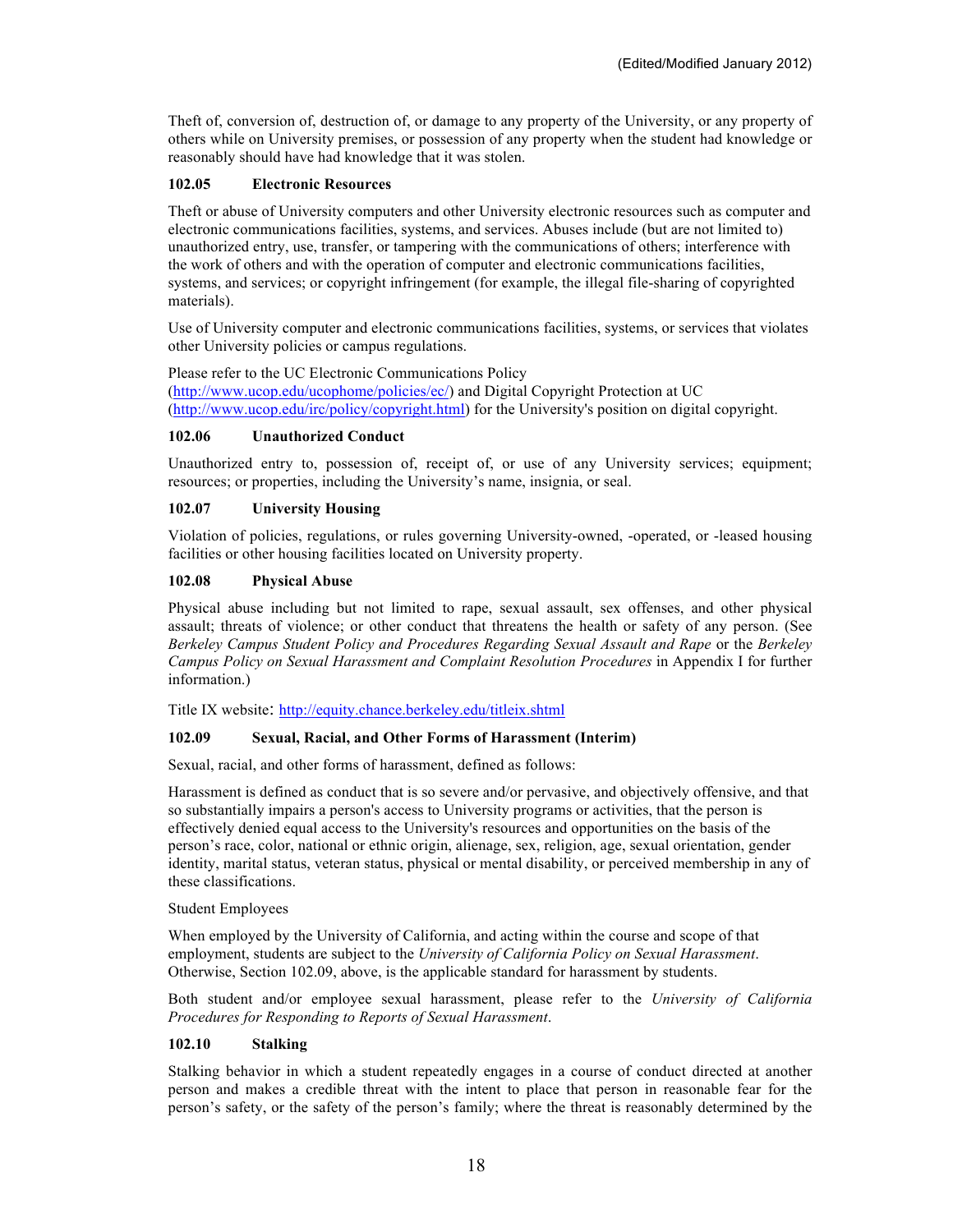University to seriously alarm, torment, or terrorize the person; and where the threat is additionally determined by the University to serve no legitimate purpose.

## **102.11 (Rescinded, UCOP, October 2009)**

### **102.12 Hazing**

Participation in hazing or any method of initiation or pre-initiation into a campus organization or other activity engaged in by the organization or members of the organization at any time that causes, or is likely to cause, physical injury or personal degradation or disgrace resulting in psychological harm to any student or other person. (See *Statement on Hazing* in Appendix I for further information).

### **102.13 Obstruction of University Activities**

Obstruction or disruption of teaching, research, administration, disciplinary procedures, or other University activities.

#### **102.14 Disorderly Conduct**

Disorderly or lewd conduct.

### **102.15 Disturbing the Peace**

Participation in a disturbance of the peace or unlawful assembly. (See *Berkeley Campus Regulations Implementing University Policies* for further information.)

#### **102.16 Failure to Comply**

Failure to identify oneself to, or comply with the directions of, a University official or other public official acting in the performance of the official's duties while on University property or at official University functions; or resisting or obstructing such University or other public officials in the performance of or the attempt to perform their duties.

#### **102.17 Controlled Substances**

Unlawful manufacture, distribution, dispensing, possession, use, or sale of, or the attempted manufacture, distribution, dispensing, or sale of controlled substances, identified in federal and state law or regulations.

#### **102.18 Alcohol**

Manufacture, distribution, dispensing, possession, use, or sale of, or the attempted manufacture, distribution, dispensing, or sale of alcohol that is unlawful or otherwise prohibited by, or not in compliance with, University policy or campus regulations.

#### **102.19 Destructive Devices**

Possession, use, storage, or manufacture of explosives, firebombs, or other destructive devices.

#### **102.20 Weapons**

Possession, use, storage or manufacture of a firearm or other weapon.

### **102.21 Disciplinary Actions**

Violation of the conditions contained in the terms of a disciplinary action imposed under this Code or campus regulations.

#### **102.22 Notice of Emergency Suspension**

Violation of the conditions contained in a written Notice of Emergency Suspension issued pursuant to Appendix I (*Emergency Suspension*) of this Code or violation of orders issued during a declared state of emergency (see University Policy section 52.00,

http://www.ucop.edu/ucophome/coordrev/ucpolicies/aos/uc50.html).

## **102.23 Course Materials**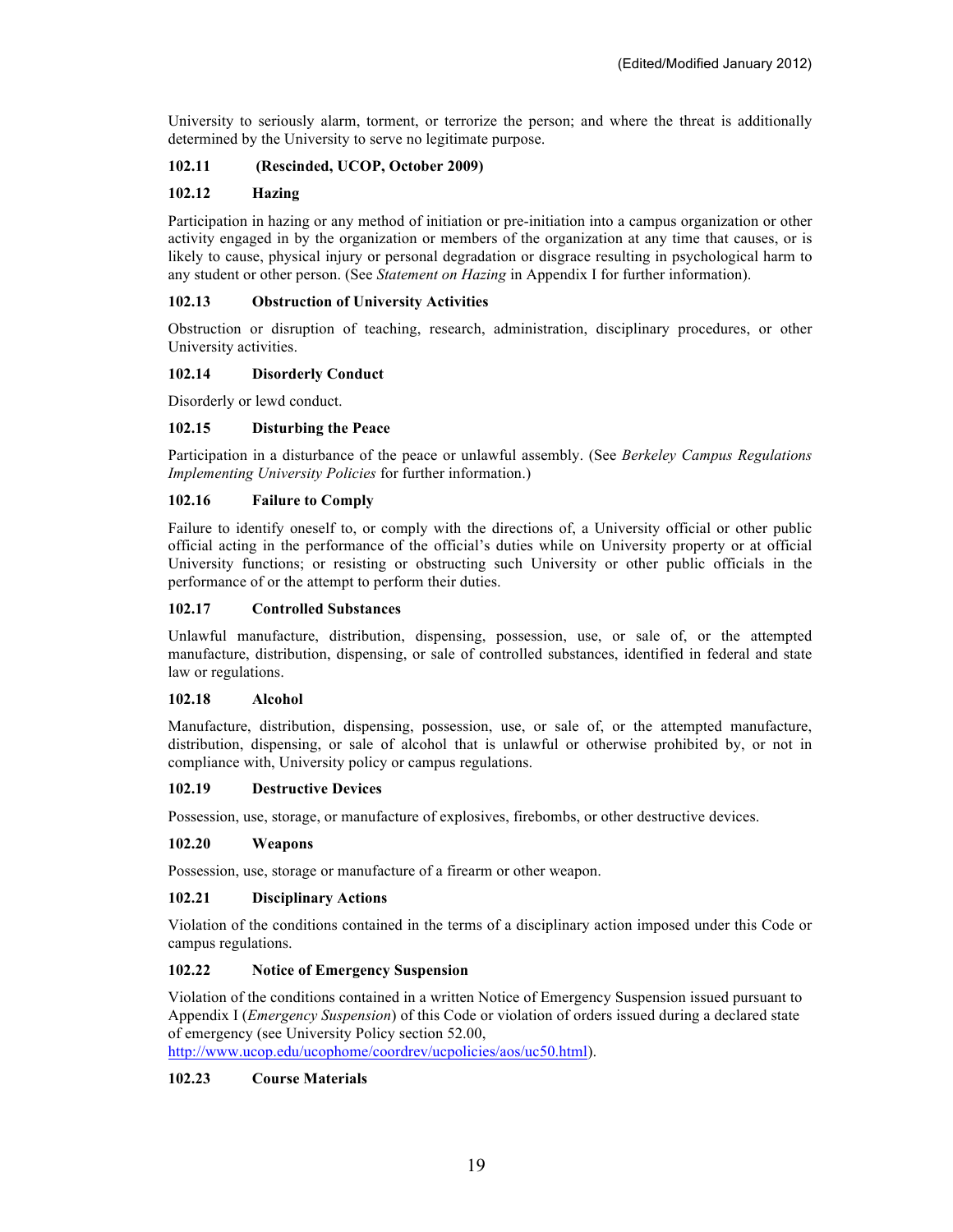Selling, preparing, or distributing for any commercial purpose course lecture notes or video or audio recordings of any course unless authorized by the University in advance and explicitly permitted by the course instructor in writing. The unauthorized sale or commercial distribution of course notes or recordings by a student is a violation of these *Policies* whether or not it was the student or someone else who prepared the notes or recordings.

Copying for any commercial purpose handouts, readers or other course materials provided by an instructor as part of a University of California course unless authorized by the University in advance and explicitly permitted by the course instructor or the copyright holder in writing (if the instructor is not the copyright holder).

## **102.24 Terrorizing Conduct**

Conduct, where the actor means to communicate a serious expression of intent to terrorize, or acts in reckless disregard of the risk of terrorizing, one or more University students, faculty, or staff. 'Terrorize' means to cause a reasonable person to fear bodily harm or death, perpetrated by the actor or those acting under the actor's control. 'Reckless disregard' means consciously disregarding a substantial risk. This section applies without regard to whether the conduct is motivated by race, ethnicity, personal animosity, or other reasons. This section does not apply to conduct that constitutes the lawful defense of oneself, of another, or of property.

## **102.25 Camping or Lodging**

Camping or lodging on University property other than in authorized facilities.

### **102.26 Other Policies or Regulations**

Violation of any other University policy or campus regulation.

# **VI. CONDUCT SANCTIONS**

When a student is found in violation of University policies or campus regulations, any of the following sanctions or combination thereof may be imposed. Any sanction imposed should be appropriate to the violation, taking into consideration the context, previous violations, and seriousness of the violation.

Sanctions [for any violations of Section 102.00, Grounds for Discipline] may be enhanced where an individual was selected because of the individual's race, color, national or ethnic origin, citizenship, sex, religion, age, sexual orientation, gender identity, pregnancy, marital status, ancestry, service in the uniformed services, physical or mental disability, medical condition, or perceived membership in any of these classifications.

### **105.01 Warning/Censure**

Written notice or reprimand to the student that a violation of specified University policies or campus regulations has occurred and that continued or repeated violations of University policies or campus regulations may be cause for further disciplinary action. A warning may be issued in instances of deliberate and serious violations as well as for repeat, non-egregious violations.

#### **105.01(a) Non-Reportable Warning**

A warning could be in the form of a non-reportable warning, which is notice that subsequent violations will result in more serious sanctions. A non-reportable warning may be issued when the student's action formally constitutes a violation, but the circumstances and degree of severity of the action do not warrant the creation of a conduct record. Once issued, records of non-reportable warnings are maintained only for in-house reference in case of subsequent violations.

#### **105.01(b) Reportable Warning**

A warning could be in the form of a reportable warning, which is notice, maintained as part of the student's conduct record.

## **105.02 [Rescinded May 17, 2002 per UCOP]**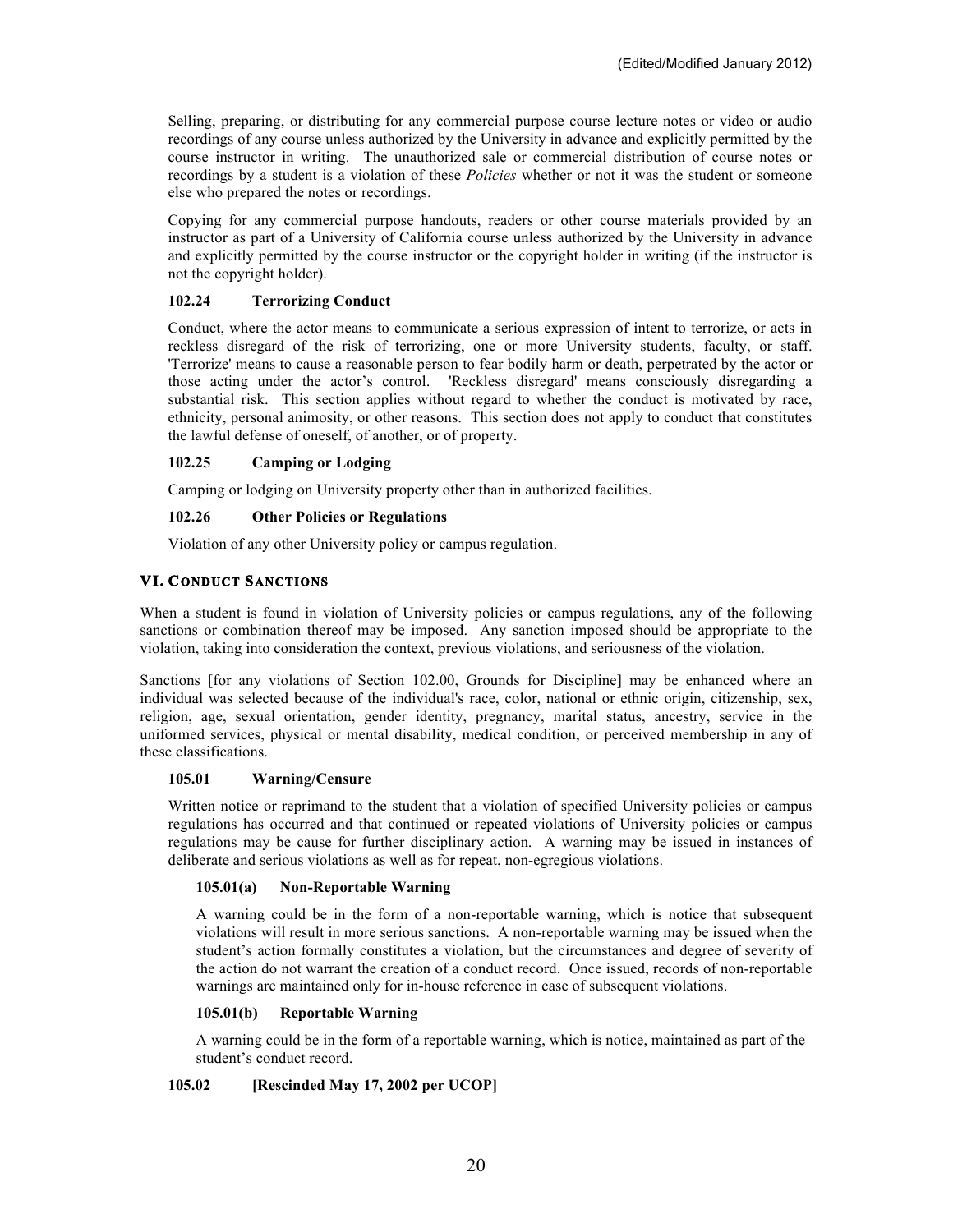## **105.03 Disciplinary Probation**

A status imposed for a specified period of time during which a student must demonstrate conduct that conforms to University standards of conduct. Conditions restricting the student's privileges or eligibility for activities may be imposed. Misconduct during the probationary period or violation of any conditions of the probation may result in further disciplinary action, normally in the form of Suspension or Dismissal. Disciplinary probation will typically be issued in response to more egregious violations and recurring serious violations to communicate to the student that further violations will most likely lead to temporary or permanent removal from campus.

# **105.04 Loss of Privileges and Exclusion from Activities**

Exclusion from participation in designated privileges and activities for a specified period of time. Violation of any conditions in the written Notice of Loss of Privileges and Exclusion from Activities, or violation of University policies or campus regulations during the period of the sanction may be cause for further disciplinary action, normally in the form of Probation, Suspension or Dismissal.

### **105.05 Suspension**

Termination of student status at the campus for a specified period of time with reinstatement thereafter certain, provided that the student has complied with all conditions imposed as part of the suspension and provided that the student is otherwise qualified for reinstatement. Suspensions will typically be issued in cases of extraordinarily serious first-time violations and for subsequent violations of a serious degree after a warning or disciplinary probation has been administered. Violation of the conditions of Suspension or of University policies or campus regulations during the period of Suspension may be cause for further disciplinary action, normally in the form of Dismissal.

## **105.06 Dismissal**

Termination of student status for an indefinite period. Readmission to the University requires the specific approval of the Chancellor of the campus to which a dismissed student has applied. Dismissal will typically be used in cases that cannot be appropriately addressed with a suspension because the recurring nature of multiple violations or the extraordinary caliber of a single violation demonstrates that the student does not deserve an opportunity to return to campus. Readmission after dismissal may be granted only under exceptional circumstances.

## **105.07 Exclusion from Areas of the Campus or from Official University Functions**

Exclusion of a student as part of a disciplinary sanction from specified areas of the campus or other University-owned, -operated, or -leased facilities, or other facilities located on University property, or from official University functions, when there is reasonable cause for the University to believe that the student's presence there will lead to physical abuse, threats of violence, or conduct that threatens the health or safety of any person on University property or at official University functions, or other disruptive activity incompatible with the orderly operation of the campus.

## **105.08 Interim Suspension**

Exclusion from classes, from other specified activities, from areas of the campus, or from the entire campus, as set forth in a Notice of Interim Suspension issued by the Center for Student Conduct. A student will be restricted only to the minimum extent necessary and when there is reasonable cause to believe that the student's participation in University activities or presence at specified areas of the campus will lead to physical abuse, threats of violence, or conduct that threatens the health or safety of any person on University property or at official University functions, or other disruptive activity incompatible with the orderly operation of the campus. A student placed on interim suspension will be given prompt notice of the reason for the interim suspension and the duration of the interim suspension. Any interim suspension will be reviewed by the Chancellor or his/her designee within twenty-four hours of issuance by the Center for Student Conduct. The student will be provided with the opportunity for a prompt hearing before the Independent Hearing Officer regarding the merit of the interim suspension. At the hearing, the Independent Hearing Officer may modify or cancel the interim suspension. If an interim suspension is determined by the Independent Hearing Officer to have been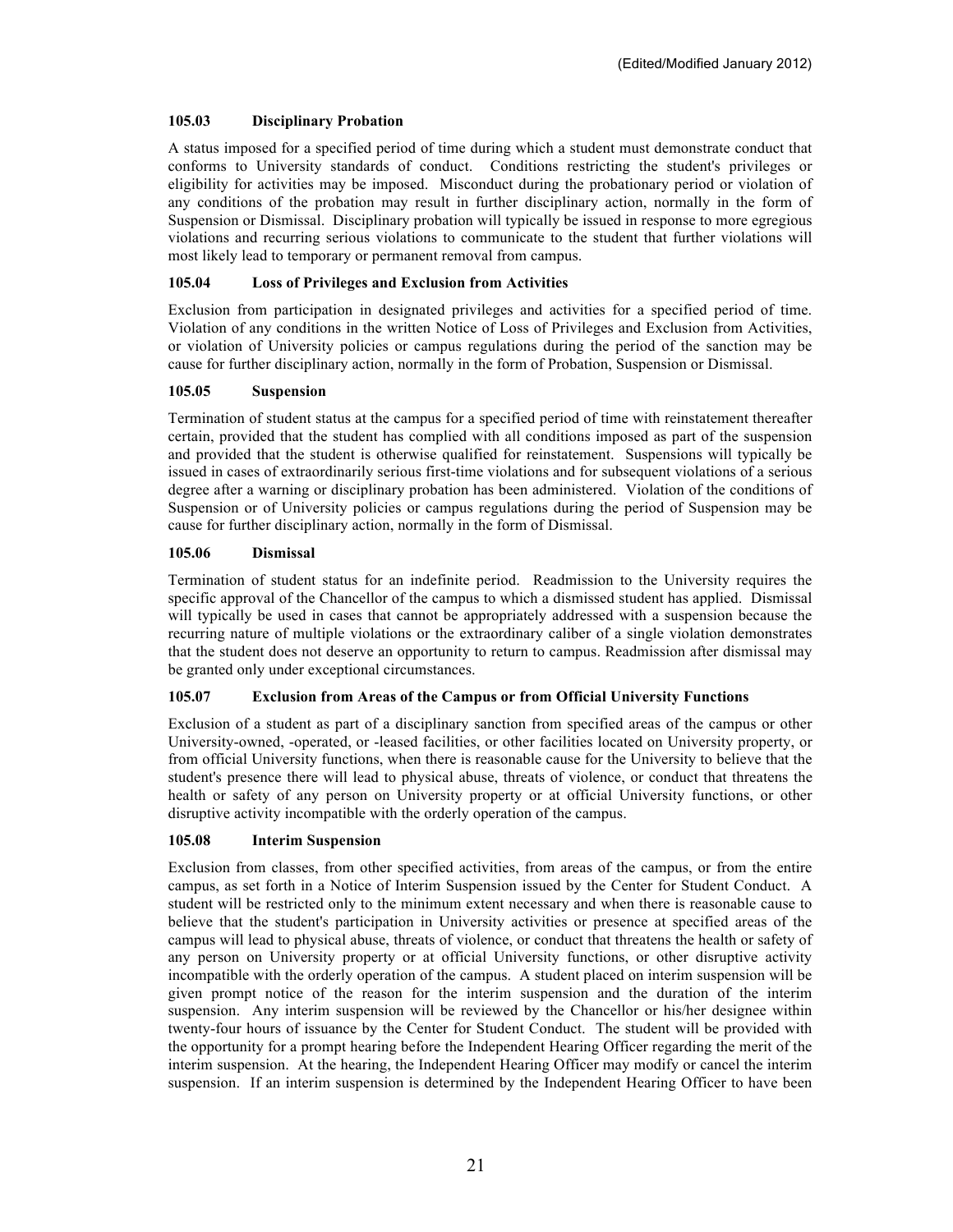issued improperly, then the University will engage in reasonable efforts to assist an individual who has been disadvantaged with respect to employment or academic status resulting from the suspension.

Notices of Interim Suspension and determinations regarding the validity of an Interim Suspension shall not be maintained in a student's conduct file nor used as evidence of the occurrence of a conduct violation in a conduct hearing (except with regard to alleged violations of the interim suspension by the student). The Center for Student Conduct will issue an Alleged Violation Letter concerning the alleged conduct that led to the Notice of Interim Suspension within seven (7) days following the issuance of the Notice of Interim Suspension. Failure of a student to comply with the requirements of an interim suspension is a violation of this Code.

### **105.09 Restitution**

A requirement for restitution in the form of reimbursement may be imposed for expenses incurred by the University or other parties resulting from a violation of these policies. Such reimbursement may take the form of monetary payment or appropriate service to repair or otherwise compensate for damages. Restitution may be imposed on any student who alone, or through group or concerted activities, participates in causing the damages or costs.

### **105.10 Revocation of Awarding of Degree**

Subject to the concurrence of the Academic Senate, revocation of a degree obtained by fraud or other academic dishonesty. Such revocation is subject to review on appeal by the Chancellor.

#### **105.11 Other**

Other disciplinary actions, such as monetary fines, community service, or holds on requests for transcripts, diplomas, or other student records to be sent to third parties, as set forth in campus regulations.

### **105.11(a) University Service**

A designated number of hours of unpaid University service, performed under the direction of an administrative officer of the Berkeley Campus.

#### **105.11(b) Monetary fines**

Monetary fines may be imposed.

## **105.11(c) Records Hold**

A hold may be placed on transcripts and/or diploma(s) or other records as a sanction and/or until a student satisfies the terms and conditions of any sanction imposed.

#### **105.11(d) Deferral or Withholding of Degree**

An academic degree may be deferred when disciplinary proceedings are pending or when a student's full compliance with disciplinary sanctions is pending, or withheld when academic dishonesty or fraud affected the acquisition of the student's degree (see *Recommendation to Revoke Degree Previously Conferred,* section II.D.2.f, for further information regarding this procedure).

#### **105.11(e) Stay of Sanction**

The imposition of any sanction may be held in abeyance pending future conduct.

#### **105.11(f) Counseling**

Appropriate counseling or other professional assistance including but not limited to psychological counseling, drug and alcohol counseling, and anger management workshops may be required.

#### **105.11(g) Other Actions**

Other appropriate action, including, but not limited to, additional academic assignments.

## **105.11(h) Additional Student Organization Sanctions**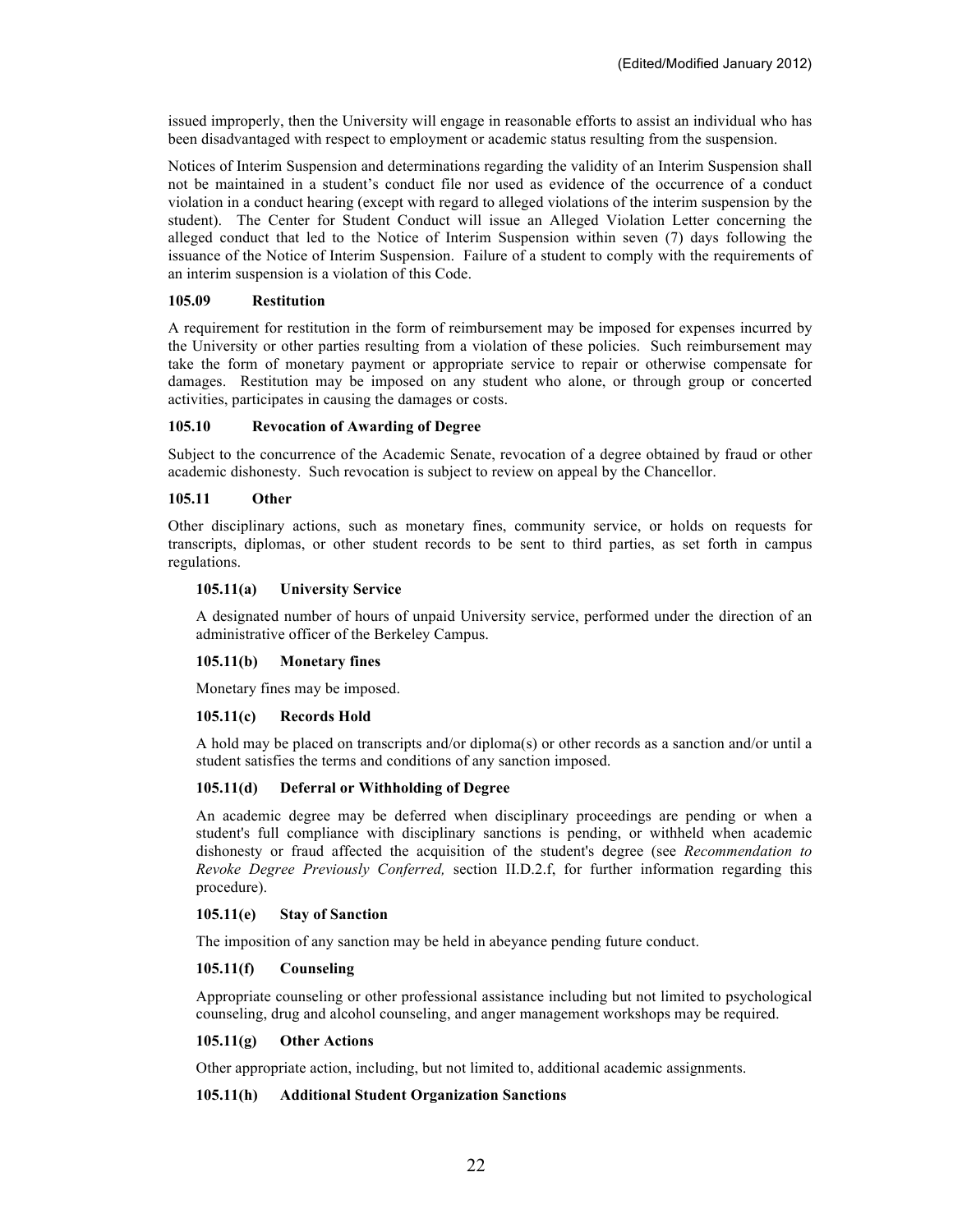1. In addition to the sanctions listed above, violations by student organizations may also result in revocation of the organization's recognition or revocation of recognition of the organization's officers.

2. A recognized student organization may be sanctioned where a member or members of the organization violated the Code with the knowledge and consent of the organization's officers, or acted in concert with other members of the organization.

# **VII. MISCELLANEOUS**

# **A. Maintenance of Disciplinary Records**

## **1. University Policy, State and Federal Law**

Conduct case records and all supporting documentation will be maintained according to the University policies and applicable State and Federal laws concerning maintenance and disclosure of student records, protection of a student's right of privacy, and the disclosure of personal student information.

### **2. Campus Policy Regarding Retention**

The file of a student found in violation of campus regulations (including the transcripts or recordings of the hearing) will be maintained by The Center for Student Conduct. Student discipline records are confidential and are separate from the student's academic record.

The Center for Student Conduct will retain student discipline records according to the following schedule:

(a) In cases where the final disposition is dismissal from the University, denial or revocation of a degree, and/or withdrawal of a diploma, the records will be retained indefinitely.

(b) Records which are subject to maintenance under the Campus Security Act (also known as the Jeanne Clery Act) will be retained for seven (7) years from the date of the notice of final disposition.

(c) Student discipline records in all other cases are retained for four (4) years from the date of the notice of final disposition or until graduation (whichever comes first).

When there have been repeated violations of the Student Conduct Code, all student discipline records pertaining to an individual student will be retained for four (4) years or graduation (seven (7) years for cases which fall under the Clery Act) from the date of the final disposition in the most recent case. Disciplinary records may be retained for longer periods of time or permanently, if so specified in the sanction.

## **3. Posting on Transcripts**

When, as a result of a violation of the Code of Student Conduct, a student is suspended, the fact that suspension was imposed must be posted on the academic transcript for the duration of the suspension. When a student is dismissed, the fact that dismissal was imposed must be posted on the academic transcript permanently.

## **4. Expunging of Disciplinary Record**

Disciplinary records may be expunged by the Dean of Students of his/her designee for good cause, upon written request of a student who has a disciplinary record. Factors to be considered in review of such petitions shall include:

(a) the person's disciplinary record as a whole

(b) the conduct of the student subsequent to the violation

(c) the nature of the violation(s) and the severity of any damage, injury, or harm resulting from it.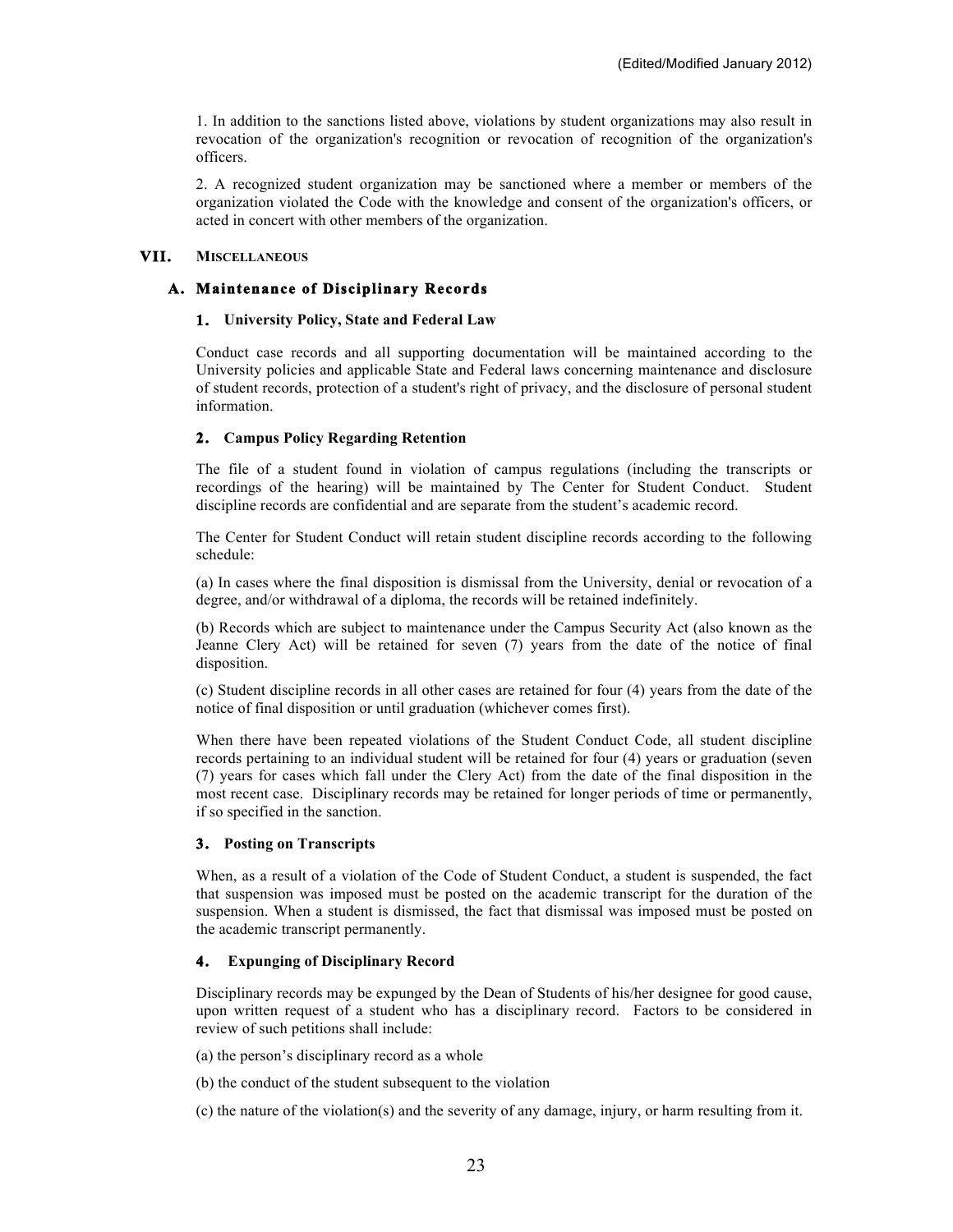Disciplinary records retained for less than 120 days or designated as "permanent" shall not be expunged without unusual and compelling justification.

Expunged files will be so marked, shall not be kept with active disciplinary records, and shall not leave any student with a disciplinary record.

# **B. Threats to Health and Safety/Disruptive or Illegal Activity**

### **1. Threats to Health and Safety**

In cases involving behavior that is willfully disruptive or presents a threat to the health or safety of others, interim suspension or exclusion pursuant to California Penal Code Section 626 may be invoked in addition to or instead of the initiation of conduct action (see *Interim Suspension,* section 105.08, and *Disruptive and Illegal Activity,* section VII.B.2).

### **2. Disruptive and Illegal Activity**

Independent of the procedures described above, the Berkeley Campus Chief of Police or other designated officer may exclude disruptive students from the campus under the *Berkeley Campus Procedures for Implementing Section 626 of the State Penal Code*. Such exclusions may be ordered where there is reasonable cause to believe that the individual has engaged in an activity which (1) willfully disrupts the orderly operation of the campus and (2) is illegal under criminal statutes other than Section 626.4. (See *Berkeley Campus Procedures for Implementing Section 626 of the State Penal Code* for further information.)

### **C. Application of the Code**

Conduct for violations of University policies or campus regulations may be imposed whether or not such violations are also violations of law, and whether or not proceedings are or have been pending in the courts involving the same acts. The proceedings described herein are separate and distinct from criminal or civil proceedings which may arise from identical circumstances and which apply to students as citizens at large. Whenever it is possible and reasonable to do so, student conduct cases will be handled in an informal manner that encourages students to learn from their experiences and be positive contributors to the community.

Students are responsible for informing themselves about their rights and responsibilities with respect to the Code and cannot reasonably claim innocence of a violation of the Code on the grounds of ignorance.

Complaints initiated prior to the adoption of the current version of this Code will be resolved using the prior version of this Code unless the student elects to have the complaint resolved using the current version of this Code.

### **D. Revisions of the Code**

The Chancellor consults faculty, staff and students, including representatives of student governments, in the revision of the Berkeley Campus Code of Student Conduct except when such revisions result from changes to Universitywide policies or are specifically mandated by law. Any member of the campus community may submit written proposals to change the provisions of this Code to the Chancellor at any time. Prior to the adoption of a revised Code of Student Conduct, all proposed modifications are submitted to the Office of the Assistant Chancellor for Legal Affairs and to the Office of the President for review for consistency with Universitywide policies and the law.

Copies of all campuswide and University policies referenced herein are available at online at http://studentconduct.berkeley.edu.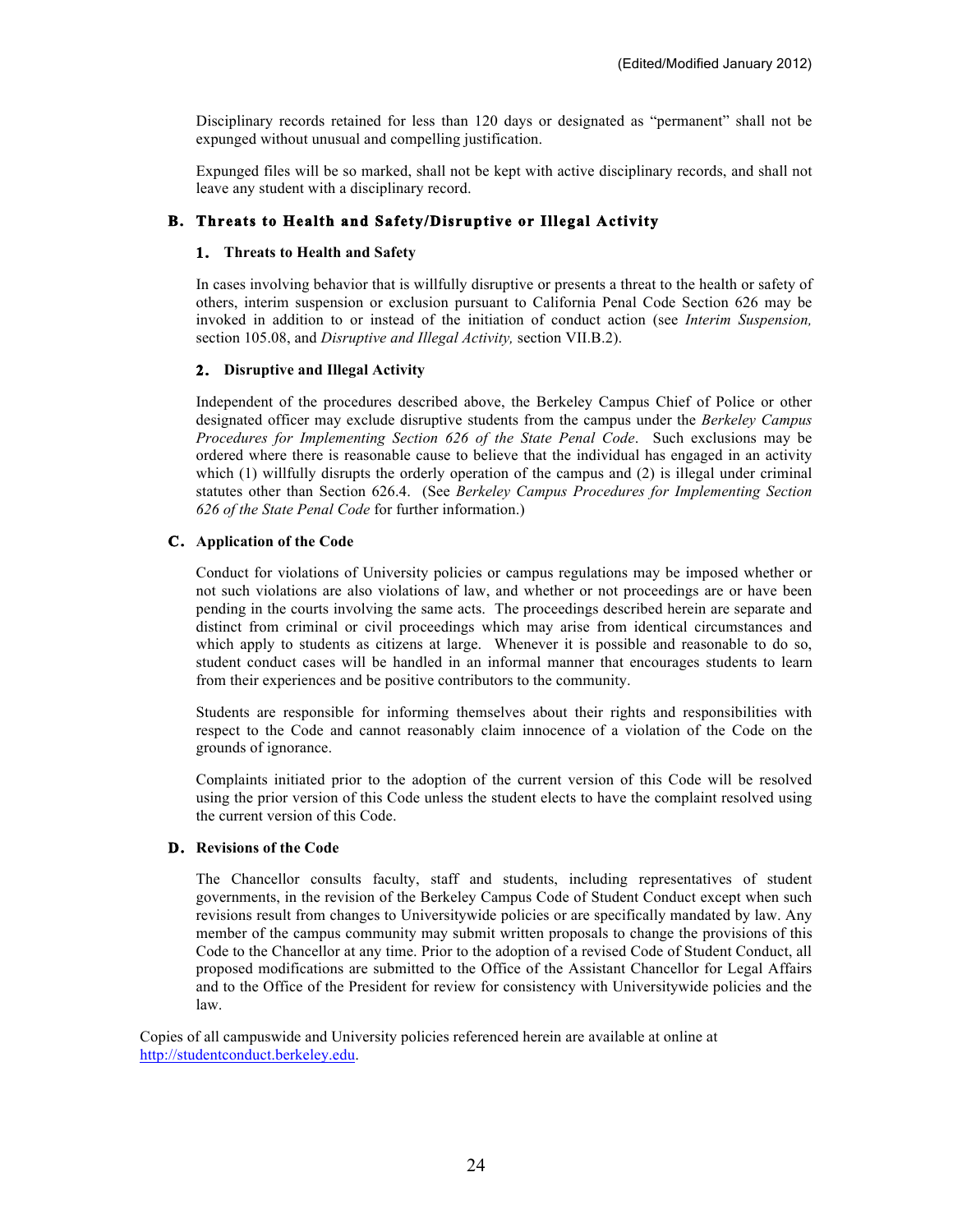# **APPENDIX I: EMERGENCY SUSPENSION**

During a state of emergency, Chancellors or their designated representatives are empowered to impose Emergency Suspension on any student, faculty member, or employee when there is a reasonable cause to believe:

1. The individual has participated in a disturbance of the peace or unlawful assembly, or has acted in violation of the campus emergency orders, has committed an act of physical violence or has threatened to commit such an act, or has committed a theft or has damaged property; or

2. The individual's presence on campus will lead to violation of campus emergency orders, violence, intimidation, damage to property, or other disruptive activity incompatible with the orderly operation of the campus.

If Emergency Suspension is imposed by a designated representative of the Chancellor, such representative shall immediately inform the Chancellor and submit a written report on the action to the Chancellor as soon as is reasonably possible. The report must contain a description of the person suspended, including the person's name and, if available, address and phone number, and a statement of the facts giving rise to the suspension. If the Chancellor does not affirm the action of the designated representative within twenty-four hours after being informed that the suspension has been imposed, the suspension will be deemed void and a reasonable effort will be made to inform the person who was suspended that the suspension is void.

Any individual placed on Emergency Suspension will be given written confirmation of the suspension, either by delivering it to the individual personally, by mailing it to the individual's last known address of record or by emailing it to the individual's last known email address of record. The confirmation will inform the individual of the procedures by which the validity of the Emergency Suspension can be appealed, including the opportunity to obtain a special hearing on the Emergency Suspension in accordance with applicable campus procedures. If an individual is found to have been unjustifiably placed on Emergency Suspension, the University is committed to a policy whereby reasonable efforts are taken to assist an individual who has been disadvantaged in employment or academic status.

The outcome of the appeal will have no bearing on University conduct proceedings arising from the behavior which gave rise to the Emergency Suspension.

Any individual placed under Emergency Suspension shall not, during the period of suspension, enter upon specified areas of the campus or engage in specified activities, as set forth in the written Notice of Emergency Suspension. The exclusion or restriction will be limited to the minimum extent necessary to protect the health and safety of persons or property, or to maintain the orderly operation of the campus.

Violation of any condition set forth in the Notice of Emergency Suspension will subject the individual to disciplinary proceedings based upon such violation.

## **APPENDIX II: ACADEMIC MISCONDUCT**

This appendix provides students with a further explanation of different forms of academic misconduct. This list is not exhaustive. Individual departments at the University of California, Berkeley may have differing expectations for students, and therefore students are responsible for clarifying the standards and expectations of their individual departments.

#### Cheating

Cheating includes fraud, deceit, or dishonesty in an academic assignment, or using or attempting to use materials, or assisting others in using materials that are prohibited or inappropriate in the context of the academic assignment in question.

#### Plagiarism